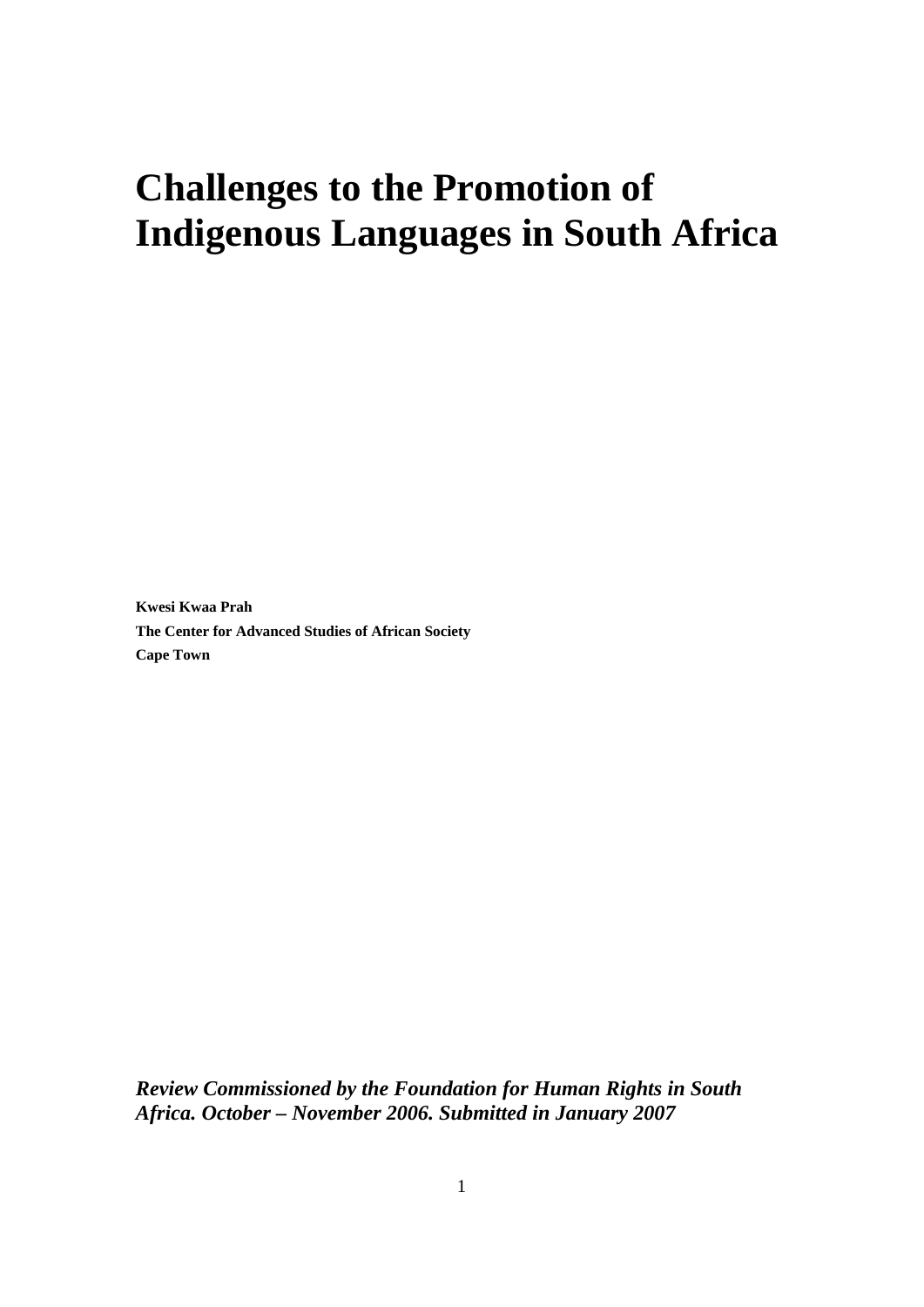# **Table of Contents**

| <i>Introduction</i>                                |    |
|----------------------------------------------------|----|
| Background; The Anglo-Boer Divide                  |    |
| The Soweto Uprising and After                      | 9  |
| Languages and the New Constitution                 | 11 |
| Language Policy for Transformation in South Africa | 18 |
| Language and the National Question in South Africa | 22 |
| The Balance Sheet                                  | 29 |
| What Is to be Done                                 | 30 |
| <b>Concluding Remarks</b>                          | 34 |
| <b>Recommendations</b>                             | 34 |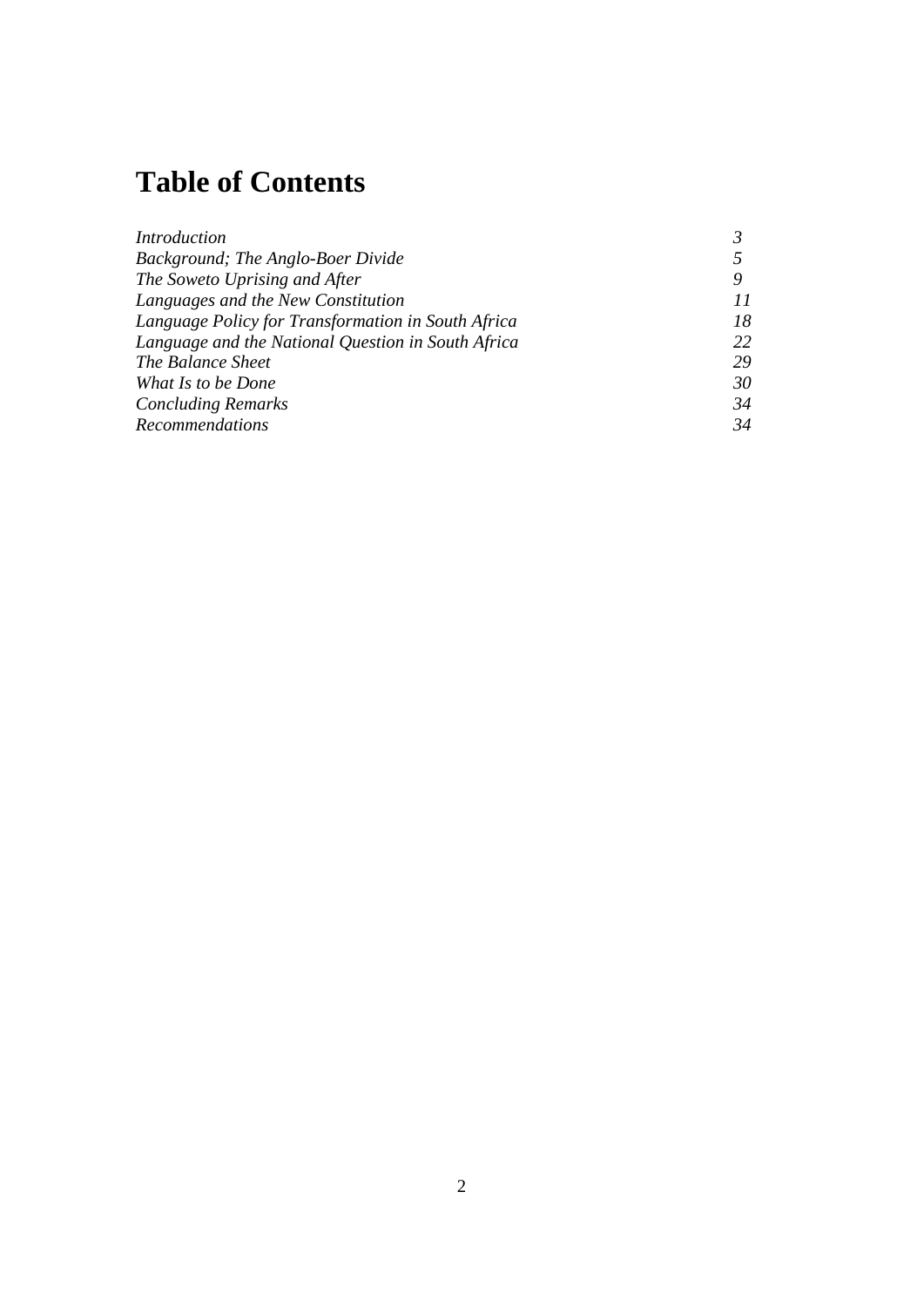# **Challenges to the Promotion of Indigenous Languages in South Africa**

Kwesi Kwaa Prah The Center for Advanced Studies of African Society Cape Town

*Review Commissioned by the Foundation for Human Rights in South Africa. October – November 2006.* 

#### **Introduction**

In scientific and anthropological usage, the notion of culture encompasses all that is the result of human fabrication. It includes both tangible objects such as all material products of humanity and intangible creations of the human genius like religion, language, customary usages and everyday practices, especially those that enjoy institutional representation. It is the sum total of these time-tested habits, attitudes, tastes, manners, shared values, traditions, norms, customs, arts, history, institutions and beliefs of a group of people that define for them their general behaviour and way of life. The total set of these learned activities of a people define culture. Humans make culture on a continuous basis; adapting it, shedding parts, adopting others, acculturating and passing on these features generationally. This is done both consciously and unconsciously. But, if humans make culture, dialectically, culture also makes humans. We are educated and socialized in cultures in as much as we slowly, steadily and increasingly make culture. We are creatures of cultures and to some extent are delimited in our behaviour, by the cultures in which we are formed.

If culture is the main determinant of our attitudes, tastes and mores, language is the central feature of culture. It is in language that culture is transmitted, interpreted and configured. Language is also a register of culture. Historically, the trajectory of a culture can be read in the language and the evolution of its lexicals and morphology. Language is one of the distinctive features, which distinguishes us from the animal world. We are, in effect, "talkative animals." In this respect we can also extend the logic of the argument to say that culture is the key distinguishing feature between us and the rest of the animal world. Our ability to create culture marks us off from other animals. Culture raises us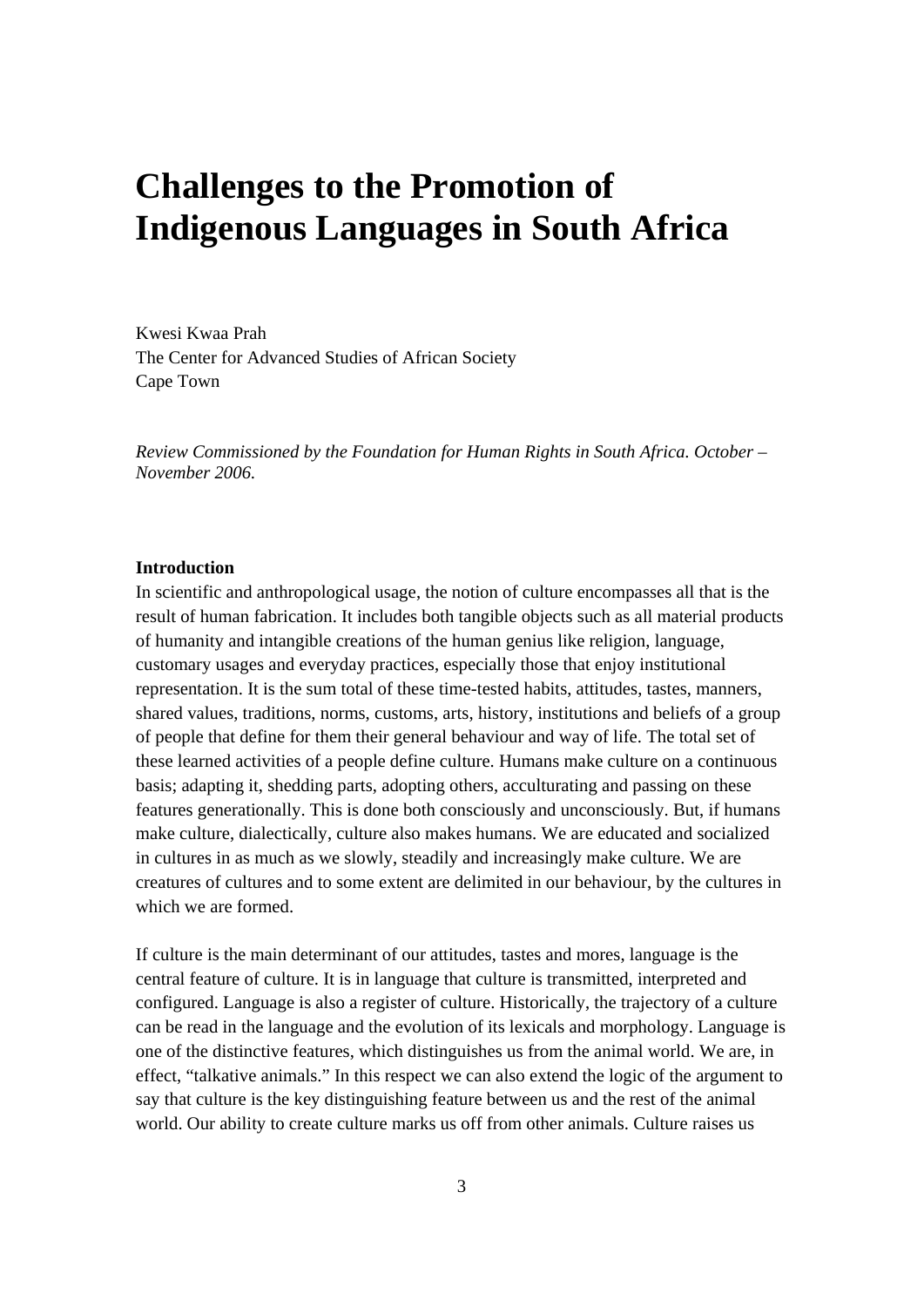above the rest of nature, beyond instinct, and relies on nurture for our enlightenment. Language is the most important means of human intercourse.

Language and cultural rights are therefore central to all considerations of human rights in the contemporary world. *The UNESCO Universal Declaration on Cultural Diversity* affirms that, "culture should be regarded as the set of distinctive spiritual, material, intellectual and emotional features of society or a social group, and that it encompasses, in addition to art and literature, lifestyles, ways of living together, values systems, traditions and beliefs."<sup>1</sup> Furthermore, it suggests that culture is at the heart of contemporary debates about identity, social cohesion, and the development of a knowledge-based economy. The above understandings also affirm respect for the diversity of cultures, tolerance, dialogue and cooperation, in a climate of mutual trust and understanding. These are among the best guarantees of international peace and security. They indicate that we should aspire towards greater solidarity on the basis of recognition of cultural diversity, awareness of the unity of humankind and of the development of intercultural exchanges. $2$ 

Beyond the issue of rights, it is important to note that language and literacy are very crucial for societal development. A society develops into modernity when its citizens are literate in the languages of the masses. In other words, it is not possible to reach modernity if the language/languages of literacy and education are only within the intellectual ambit of small minorities. Historically, the jump towards expanded knowledge production and reproduction in societies has only been possible when the languages of social majorities have been centrally placed.

South Africa's constitutional provisions spell out that, "the primary objects of the Commission for Promotion and Protection of the Rights of Cultural, Religious and Linguistic Communities are; to promote respect for the rights of cultural, religious and linguistic communities; to promote and develop peace, friendship, humanity, tolerance and national unity among cultural, religious and linguistic communities, on the basis of equality, non-discrimination and free association; and to recommend the establishment or recognition, in accordance with national legislation, of a cultural or other council or councils for a community or communities in South Africa."<sup>3</sup> Locating the thrust of the argument at the individual or existential level of social life and relating it to practice with relevance to the above, Section 31 of the Constitution reads that; "persons belonging to a cultural, religious or linguistic community may not be denied right, with other members

 $\overline{a}$ 

<sup>&</sup>lt;sup>1</sup> This definition is in line with the conclusions of the World Conference on Cultural Policies (Mondiacult. Mexico City. 1982), of the World Commission on Culture and Development .Our Creative Diversity.1995, and on the Intergovernmental Conference on Cultural Policies for Development. Stockholm. 1998. 2 Ibid.

<sup>&</sup>lt;sup>3</sup> Section 185 of the South African Constitution.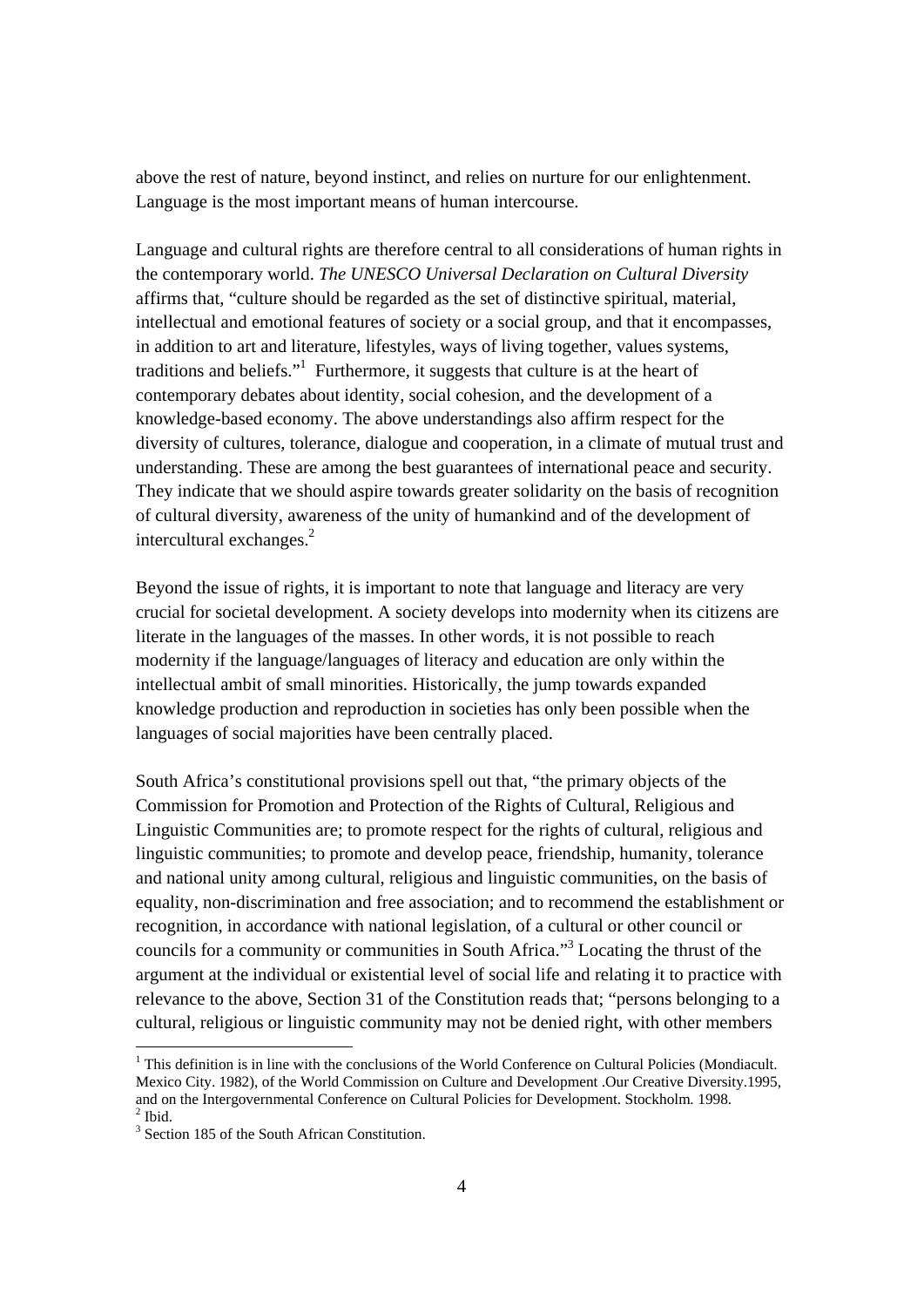of that community, to enjoy the culture, practice their religion and use their language and to form, join and maintain cultural, religious and linguistic associations and other organs of civil society." The constitutional guarantees provided here easily rival any that can be found anywhere in the world. It is an achievement. This is now where we are at, on paper. We have been here only since 1994.

This review discusses the language question in South Africa with respect to the challenges, which face the issue of the promotion of indigenous languages. The terms of reference for this work directed attention to the need to answer the following questions:

- What are main debates in the areas?
- Who are the protagonists and their respective positions?
- What are the key issues/challenges for the sector?
- What are the key achievements in the past?
- What are the proposals being put forward to overcome the challenges?
- If support should be given how best to do this?

# **Background: The Anglo-Boer Divide**

For a start, it is noteworthy that the language question in South Africa is one of the undigested features of post-Apartheid South Africa. In its present form, its origins are tied to the settler-colonial system. The cultural edifice of the system was represented by the imposition of Afrikaans and English on the African population. The effects of this imposition still rest with us. The fact that the African language-speakers, from the onset, were pre-literate put them in a weak position vis-à-vis the Western colonialists. The point has been made that the phenomenon of neocolonialism in a cultural sense, relates directly to traditions of literacy. Goody writes that; "Indeed part of the phenomenon called neocolonialism has to be seen in terms of this very openness which is associated with the absence of a strong, written tradition that can stand up against the written cultures of the world system. There are important distinctions to be made between different sociocultural regions of the Third World, of the world system, not simply in terms of their relationship with the metropolis but in terms of their own indigenous, socio-cultural organization, in terms of communications as well as the economy. While the major societies of the Asian continent were strongly affected by the expansion of Europeans, they were more rarely 'colonies' in the African, American and Oceanic sense; nor are they today neo-colonial from the cultural standpoint. Their written traditions have provided them with a more solid basis for cultural resistance than is the case with most oral cultures."<sup>4</sup>

<sup>&</sup>lt;sup>4</sup> Jack Goody. The Logic of Writing and the Organization of Society. Cambridge. 1986. (1989 edition). p.86.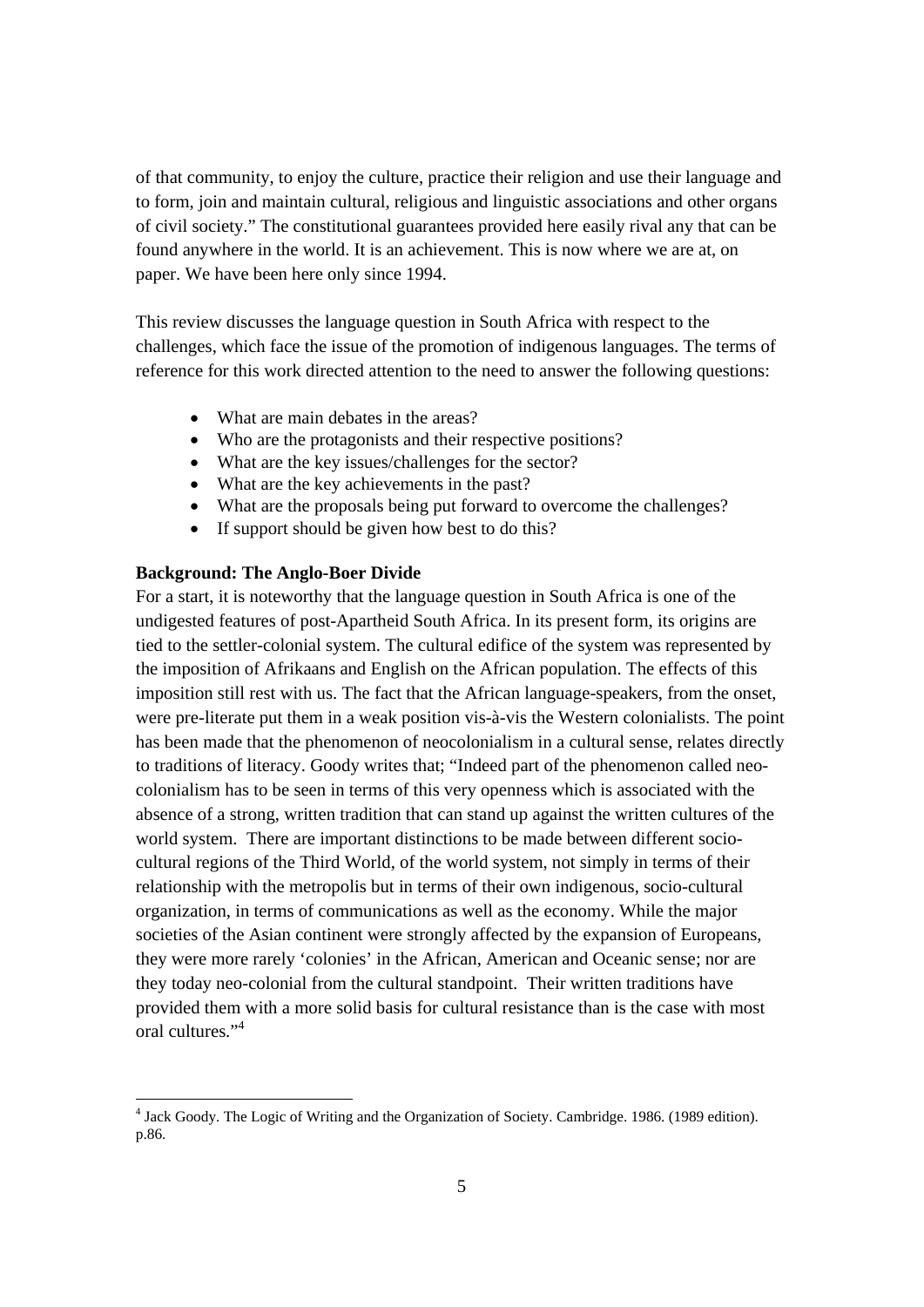It is often forgotten that historically, in the early years, the tensions and debates between language groups or contending protagonists in South Africa have prominently featured as struggles between the Afrikaans and English-speaking communities. This was culturally a significant strand in the conflict, which led to the war between Boer and Brit, the Second Anglo-Boer War (1899-1902). Indeed, this is what the white Afrikaners have called the *taal-stryd*.

In the 1870s, some of the Dutch settlers were calling for the rendering of Afrikaans into common literary currency. In a letter written to the *Zuid-Afrikaan,* Arnold Pannevis pleaded for the translation of the Bible into Afrikaans (in replacement to Dutch). On the 14<sup>th</sup> of August 1875, the foundations of the first Afrikaans language movement was laid with the creation of the *Genootschap van Rechte Afrikaners* (the Society of Real Afrikaners). The manifesto of this first Afrikaans language movement spoke of Afrikaans as the language of "Afrikaners with an African heart," (*Afrikaanders met Afrikaanse harte*). C. P. Hoogenhout, S. J. Du Toit and six other people founded this organization. The *Genootschap van Rechte Afrikaners* was created to "fight for our language, our nation and our land" (*veg vir ons taal, ons nasie en ons land*). The Afrikaans paper *Die Afrikaanse Patriot* was established as the organ of this movement. During the first 20 years following the inauguration of this publication, a constituency was slowly built around the ideals of the movement. The first Afrikaans books appeared in this period. The best known amongst these were probably, *Catharina, die dogter van die advokaat* by C. P. Hoogenhout, *Magritha Prinslo* by S.J. Du Toit, and *Die Sewe Duiwels* by J. Lion Cachet.

The struggle to assert the usage of Afrikaans in the face of English hegemony, continued in the years following the Anglo-Boer War. Sometime in 1906, the English Cape Town newspaper *The Cape Times* could condescendingly write that; "Afrikaans is the confused utterance of half-articulated patois." Afrikaans was often denigratingly described as a *kombuis taal* (a kitchen language), referring to the fact that it was a language used in the kitchen by servants and slaves.

The post-war policy of Lord Alfred Milner, High Commissioner for South Africa from 1897 to 1905, was to "break the back of the great Afrikaner nation" by requiring education in English, actively discouraging Dutch, and encouraging British immigration. The object of this latter policy was to achieve a numerical superiority of English speakers over Afrikaans speakers. Thousands of teachers were imported from England. Milner's attempts at *anglicization* paralleled those of Lord Charles Somerset, Governor of the Cape Colony, in the 1820s, a background cause of the Great Trek. Needless to say, Milner failed. The Boers reacted at that time by taking their children out of the school system and educating them at home. Likewise, partially in reaction to Milner's sustained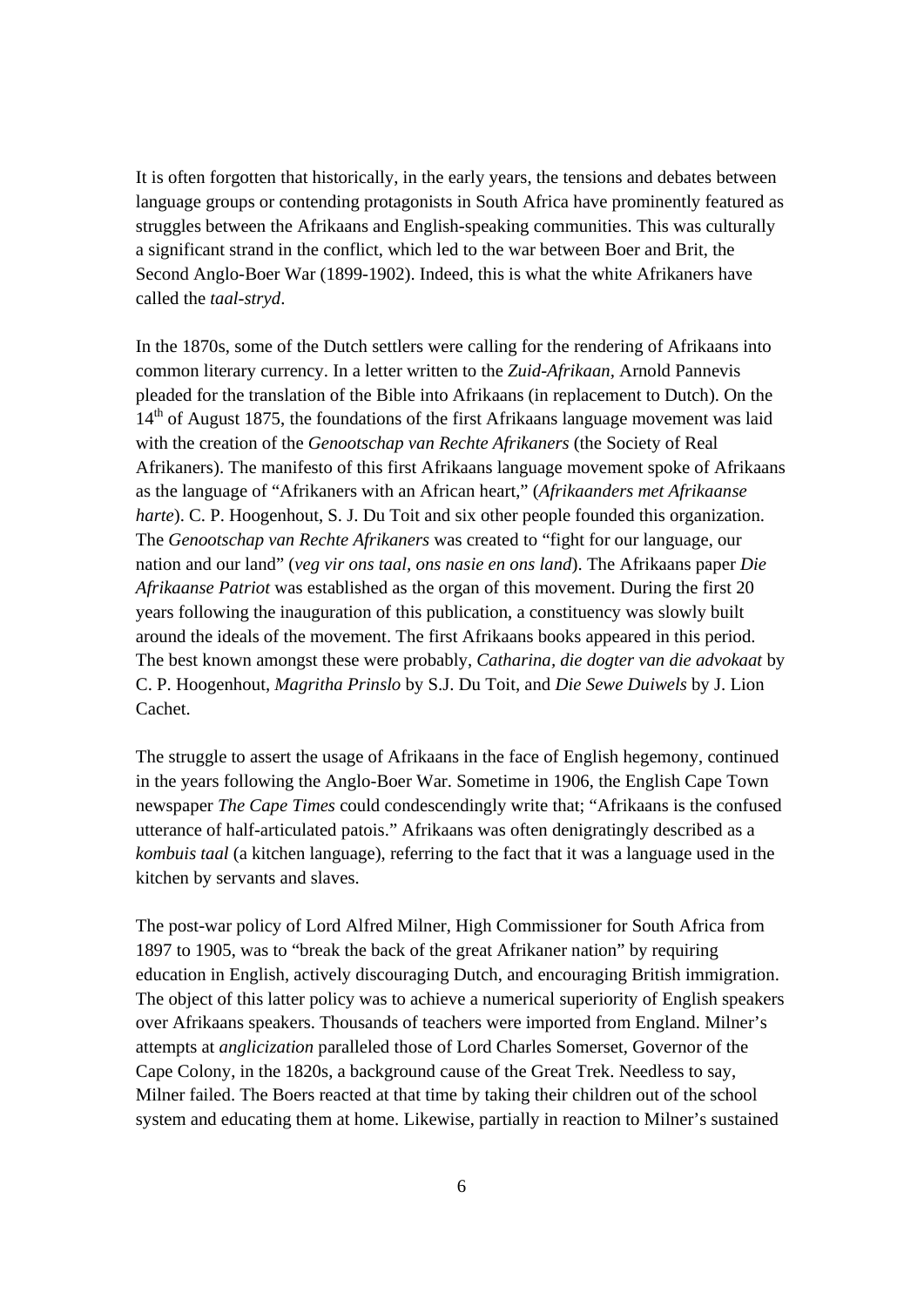assault on the Dutch language, a new movement arose after the Boer War to promote Afrikaans. This movement attempted to enforce the official policy of the linguistic equality of English and Dutch adopted at Union (1910), while at the same time attempting to substitute the use of Afrikaans for Dutch. The movement went hand in hand with distancing and some aversion to Hollanders.<sup>5</sup> It was in the years following the Boer War that the first substantial works of Afrikaans poetry and prose were published. The favorable reception of these works gave the formerly deprecated language worthiness and gravitas.

In 1903, Jan Hofmeyr and other Afrikaners from the Cape revived the idea of a *Taalbond* (Language Association). This revival gave form to the second Afrikaans language movement. The objective of the *Taalbond* was to develop a *volkstaal* (a people's language) that would set the Afrikaner culturally apart, and in distinction from other South Africans particularly the English. The *Afrikaanse Taalgenootskap* was established in Pretoria in 1905; the following year the *Afrikaanse Taalvereniging* was created in Cape Town.

It is however important to remember that, originally, within educated white Afrikaans circles, the preferred language was Dutch because the Afrikaans spoken at the time could be identified too closely with the Coloured population of particularly the Cape. Indeed, the first known script in Afrikaans was produced in *Ajami* (Arabic script), in the Cape, by Malay slaves.<sup>6</sup> However, in the north of the country, which did not have the preponderance of Coloured people as the Cape had, the Afrikaner poets J. D. Du Toit, (more commonly known as *Totius*), Jan Cellier and Eugene Marais actively propagated and propagandized Afrikaans in their literary works. Arguably, Totius succeeded more than the other two to evoke and inspire strong feelings of nationalism in his poetry. The author and journalist, Gustav Preller, sub-editor of the *Volksstem*, who likewise articulated many culturally nationalistic sentiments in his works, supported them. In 1905, Preller wrote a series of articles, under the rubric "let us be serious" (*Laat't ons toch Ernst wezen*), in which he made a case for the recognition of Afrikaans. Preller drew attention to the fact that even many pastors of the church were unable to speak "pure Afrikaans" and often resorted to code-switching, or speaking in English because their Afrikaans was poor. In the Cape, the lawyer J.H. H. de Waal and author of a popular Afrikaans book *Johannes van Wyk*, forcefully on all platforms, pushed for the elevation of the status of Afrikaans. Helena Lochner and C. J. Langenhoven wrote, extensively, books in Afrikaans to provide Afrikaner children with books to read in their own

<sup>&</sup>lt;sup>5</sup> See, G.J. Schutte. Nederland en de Afrikaners: Adhesie en Aversie. T. Wever, BV. Franeker. 1986. Pp. 117-143.

<sup>&</sup>lt;sup>6</sup> This text in facsimile is on view in the library of The University of South Africa, Pretoria.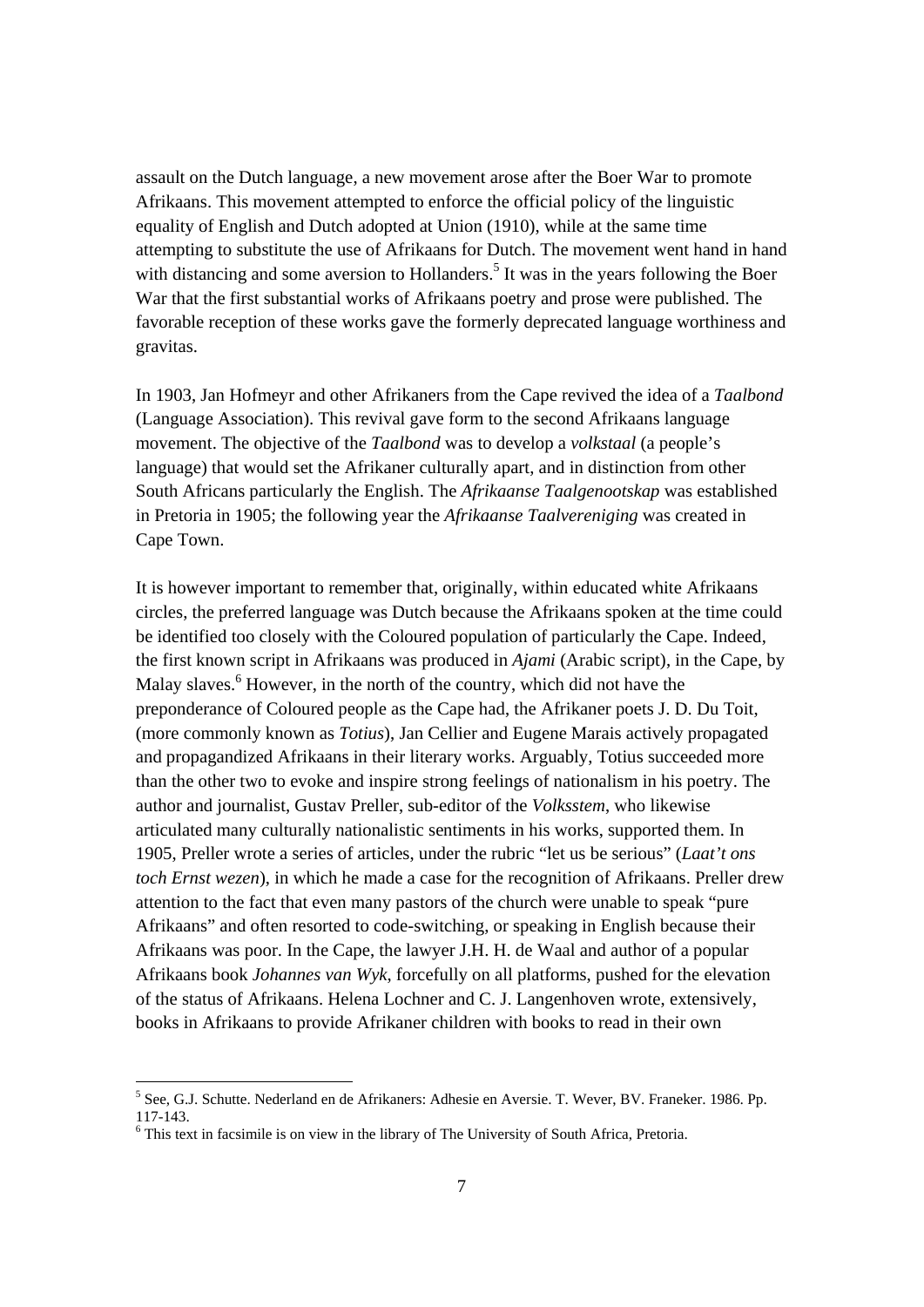language. Possibly, no single personality in the early  $20<sup>th</sup>$  century served the object of elevating Afrikaans to equality with English as C.J. Langenhoven.

The rise of Afrikaans as a language of literacy and education was in the decade following the Anglo-Boer war a *cause célèbre* of Afrikaner nationalists. In 1908, D. F. Malan expressed the view that; "Raise the Afrikaans language to a written language, let it become the vehicle of our culture, our history, our national ideals, and you will also raise the people who speak it … The Afrikaans Language Movement is nothing less than an awakening of our nation to self-awareness and to the vocation of adopting a more worthy position in world civilization."<sup>7</sup> Sensitivities against the social power of English was strikingly registered in 1913 when the Boer leader Steyn cabled the *Kaapsch Taalfeest*  the following words; "… the language of the conqueror in the mouth of the conquered is the language of the slaves."8

In 1909, the South African Academy for Language, Literature and Arts (*De Zuid-Afrikaanse Akademie voor Taal, Lettere en Kuns)*, which was committed to using Afrikaans, was established. This body has become, the South African Academy for Arts and Sciences (*De Suid-Afrikaanse Akademie vir Wetenskap en Kuns*). One of the main factors, which induced J.B.M. Hertzog to found the National Party in 1914, was what he regarded as the lip-service given to the idea of equality of Dutch and English. Afrikaans was accepted as a school subject in 1914. Initially, from random contributions and donations, two hundred Afrikaans-medium "Christian National" schools were established in the Transvaal and the Orange Free State. The churches recognized Afrikaans in 1916- 19, at university level in 1918, and Afrikaans finally replaced Dutch as an official language in both chambers of parliament at a joint-sitting in 1925. The first Afrikaans Bible appeared in 1933. Hertzog and his cultural nationalist acolytes proceeded to adopt measures to strengthen Afrikaans. They in their arguments laid emphasis on the richness and historical significance of Afrikaans, rather than Dutch for the Afrikaner, and widely supported the publication of books and magazines in Afrikaans. When in 1918 the *Afrikaner Broederbond* was formed, a central plank of its platform was the protection and development of Afrikaans. In 1921 when its membership became secret, it went underground with its linguistic platform.

Thus when the National Party Afrikaner elite came into power in 1948, they brought with them a historical baggage and a collective memory of cultural rivalry against the English. They proceeded rapidly in all areas of social life to catch up with the social, economic

 $\overline{a}$ 

<sup>&</sup>lt;sup>7</sup> See, Glo in u Volk: Dr. D. F. Malan as Redenaar, 1908-1954, S. W. Pienaar (ed). Cape Town. Tafelberg. 1964. P.175. Quoted here from, Heribert Adam and Hermann Giliomee. The Rise and Crisis of Afrikaner Power. David Philip. Cape Town. 1983. P.106.

<sup>&</sup>lt;sup>8</sup> Quoted here from J.H. Broekman. Taalverhoudingen in Zuid-Afrika. Brugge. 1942. P.20. Broekman's source is W.E.G. Louw. De Nieuwere Afrikaans Poezie (undated).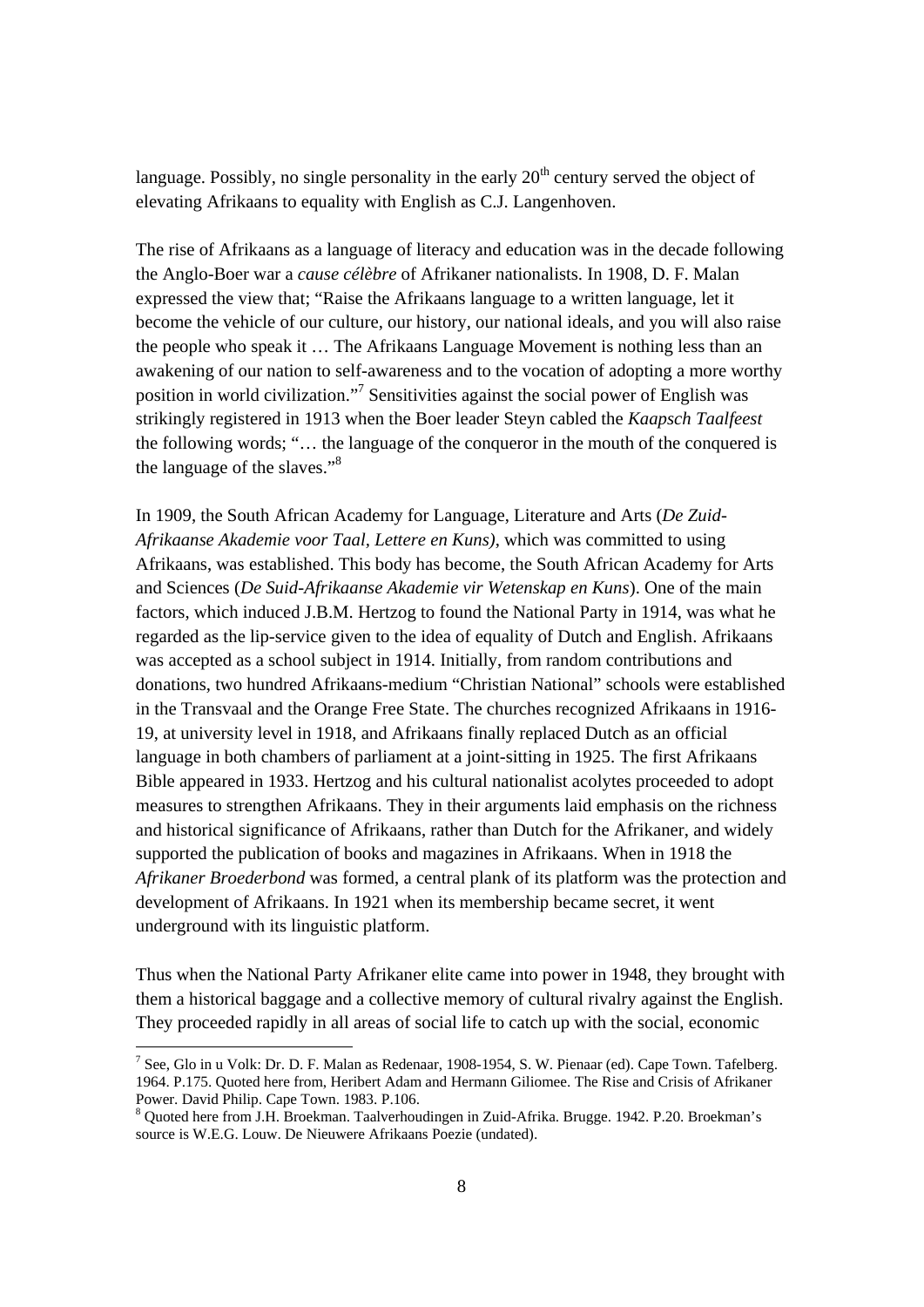and cultural gap between English-speaking white South Africa, and Afrikaans-speaking white South Africa. This process was carried out on the backs of the non-white population. The process of achieving cultural and linguistic supremacy, more or less, continued uninterruptedly until 1976, when African school children in Soweto decisively rejected and revolted against the use of Afrikaans as medium of instruction in schools. This protest against Afrikaans as Language of Instruction (LOI) under Apartheid marked a watershed in the history of Apartheid fascism in South Africa. Indeed, it announced to the wider world the coming and eventual demise of Apartheid.

Forced removals and "grand apartheid" from the beginning of the 1960s made the socalled non-white population to various degrees "invisible." They were geographically and physically kept away from specified areas during certain hours of the day. However, this policy of enforced physical invisibility was matched by an equally pernicious policy of selective cultural invisibility. Cultural visibility was only tolerated in the Bantustans/Homelands. It was on the basis of these Homelands, as territorial units in which specific African languages were spoken that the concept of quasi-independence was developed. By the late 1970s and the beginning of the 1980s, the Homelands and the picture of the languages spoken in them was as follows:

- Transkei (Xhosa) declared independent on 26 October 1976
- Ciskei (also Xhosa) declared independent on 4 December 1981
- Bophuthatswana (Tswana) declared independent on 6 December 1977
- Venda (Venda) declared independent 13 September 1979
- KwaZulu (Zulu)
- KwaNdebele (Ndebele)
- KaNgwane (Swazi)
- Gazankulu (Tsonga/Shangaan)
- QwaQwa (Southern Sotho)
- Lebowa (Northern Sotho/Pedi)

The idea was to treat each Bantustan as a separate "nation" so that practically, the principle of an African majority was obviated. In effect, although African languagespeaking citizens form three-quarters of the South African population, their languages and cultures were practically treated as those of insignificant minorities.

#### **The Soweto Uprising and After**

English was, in South African society, too powerful to be superseded by Afrikaans. The sociology of language in South Africa after 1976 offers important lessons for the observer. English after the Soweto uprising received a boost. Whereas African schoolchildren had rejected Afrikaans as LOI, this rejection had not been made on the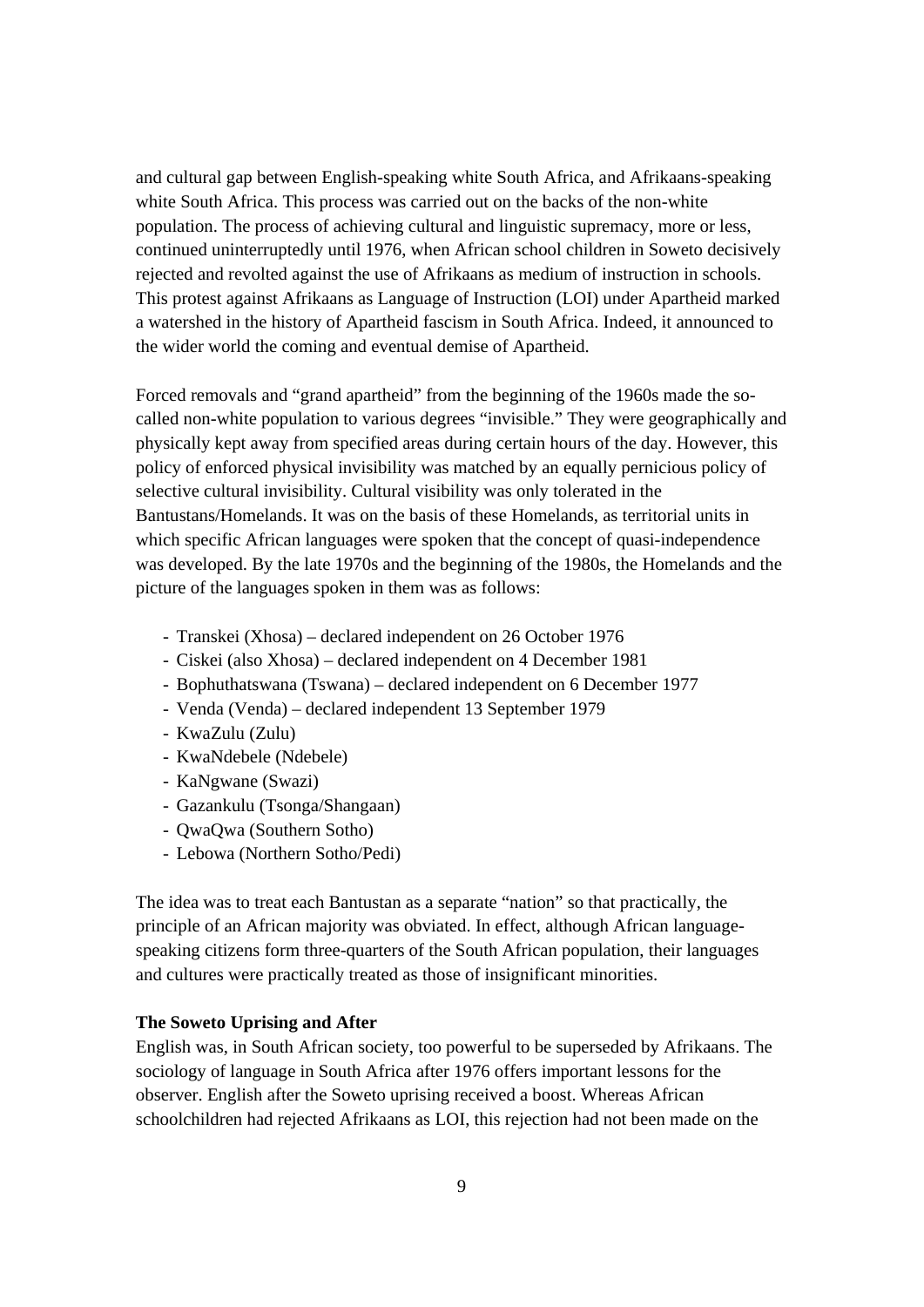grounds that they preferred the use of their own languages as LOI. Indeed, part of the strategy of apartheid had been to foist on Africans the use of their languages, but without resources and encouragement to develop these languages into languages of science and technology. African languages were taught not to provide the African masses with a literary base for cultural development, but rather keep them apart from each other, and the rest of South African society while maintaining strict control over the type of literature provided. <sup>9</sup> Africans had therefore internalized the attitude that working in African languages was part of the apartheid strategy of keeping Africans as "hewers of wood and drawers of water." African schoolchildren and their parents had developed the impression that English was the language of advancement and therefore whereas they had rejected Afrikaans this disavowal was done in favour of English, and not the indigenous languages. This impression has more or less persisted to the present period.

From the  $19<sup>th</sup>$  century to the middle of the  $20<sup>th</sup>$  century (Bantu Education Act of 1953), most of African education was conducted through various christian missionary groups. Their objective was primarily evangelization. For those African children who found their way into the educational system, teaching in African languages was the practice at the primary school level. Beyond the primary level, a smaller selection was steeped more deeply into English as grooming for native elite status.<sup>10</sup>

Afrikaans had by the mid-seventies developed into a fully-fledged language of science and technology. One can say that from the time, in the mid-sixties, when the Afrikaansspeaking and Afrikaans-educated Dr. Chris Barnard accomplished his epoch-making heart transplants, the significance of Afrikaans as a language of science and technology, equal to any other in the world, was established for all to see.

Thus under apartheid, the two languages of the white minority, namely, Afrikaans and English, held sway over and above the indigenous African languages. While English retained the preeminence it had historically acquired in the public domain through service as the language of British colonial power, Afrikaans was systematically developed with enormous state resources and blessing into a second official language. Its social role covered the entire range of functions, which any official language in a developed first world society would have. Afrikaans had in fifty years become a language of modernity.

Partial public usages of the indigenous African languages, in formal and informal capacities were restricted to usage in the "Bantustans." African languages were thus officially tolerated in the, more or less, 13 % of the country where after being denied their

<sup>&</sup>lt;sup>9</sup> See, K. K. Prah. Mother Tongue for Scientific and Technological Development in Africa. DSE. Bonn. 1993. Pp. 36-37

 $^{10}$  Ibid. P.36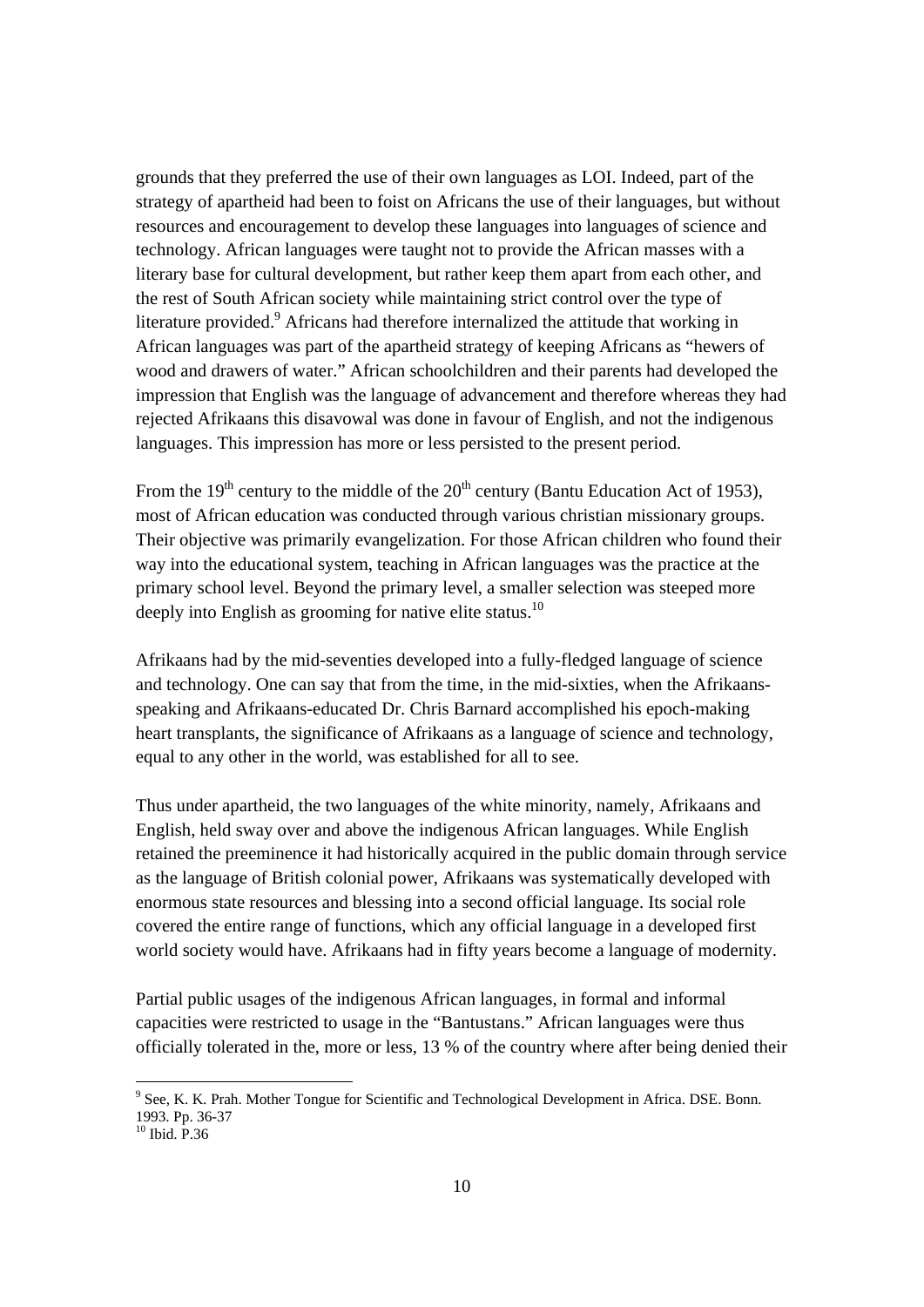citizenship within the Republic, black South Africans were supposedly allowed to exercise their political rights. However, even in these Bantustans, English, and frequently Afrikaans, functioned as official languages alongside the local African language. Africans in the rest of the country (the so-called "white South Africa"), where Africans formed a clear majority, were treated as foreigners. In the parlance of the Apartheid state, they were "resident aliens" who were, in addition to their own languages, required to learn and be educated through the medium of both English and Afrikaans.

The Apartheid state thus created nine languages located in the Bantustans. With time, the Bantustan elites developed interests in the cultural and linguistic representations of the Bantustans. This linguistic differentiation, nomenclature and dispensation were largely carried into the post-Apartheid era.

The post-apartheid years have seen the limited but principled dismantling of the administrative structure of apartheid-based education and the adoption of a new education system, which reflects better, at least on paper, the cultural and linguistic interests of African language-speakers. The dramatic development of Afrikaans in fifty years, and the prosperity and enlightenment it has brought Afrikaners, should bring to our understanding the relevance of language to social transformation in South Africa. It also implicitly points to the fact that continuing and future transformation in the country will have to pay full attention to the language question. A democratically-based language policy is crucial for the development of a democratic culture. Without a policy, which culturally empowers mass society, development in South Africa will, in the long run, stagnate.

# **Languages and the New Constitution**

In South Africa's new 1994 *Bill of Rights*, it is stated that; "Everyone has the right to use the language and to participate in the cultural life of their choice, but no one exercising these rights may do so in a manner inconsistent with any provision of the Bill of Rights." In addition, the point is made that; "Persons belonging to a cultural, religious or linguistic community may not be denied the right, with other members of that community (a) to enjoy their culture, practice their religion and use their language; and (b) to form, join and maintain cultural, religious and linguistic associations and other organs of civil society." It is further stated that these rights "may not be exercised in a manner inconsistent with any provision of the Bill of Rights. $"$ <sup>11</sup> These definitions of rights had practically been in force from the late 1920s, for the white minority (both Afrikaans and English speaking), but until 1994 they were denied to the African majority.

<sup>&</sup>lt;sup>11</sup> See, Chapter 2, Constitution of the Republic of South Africa (1996). As adopted on May 1996 and amended on 11<sup>th</sup> October 1996 by the Constitutional Assembly. Act 108 of 1996.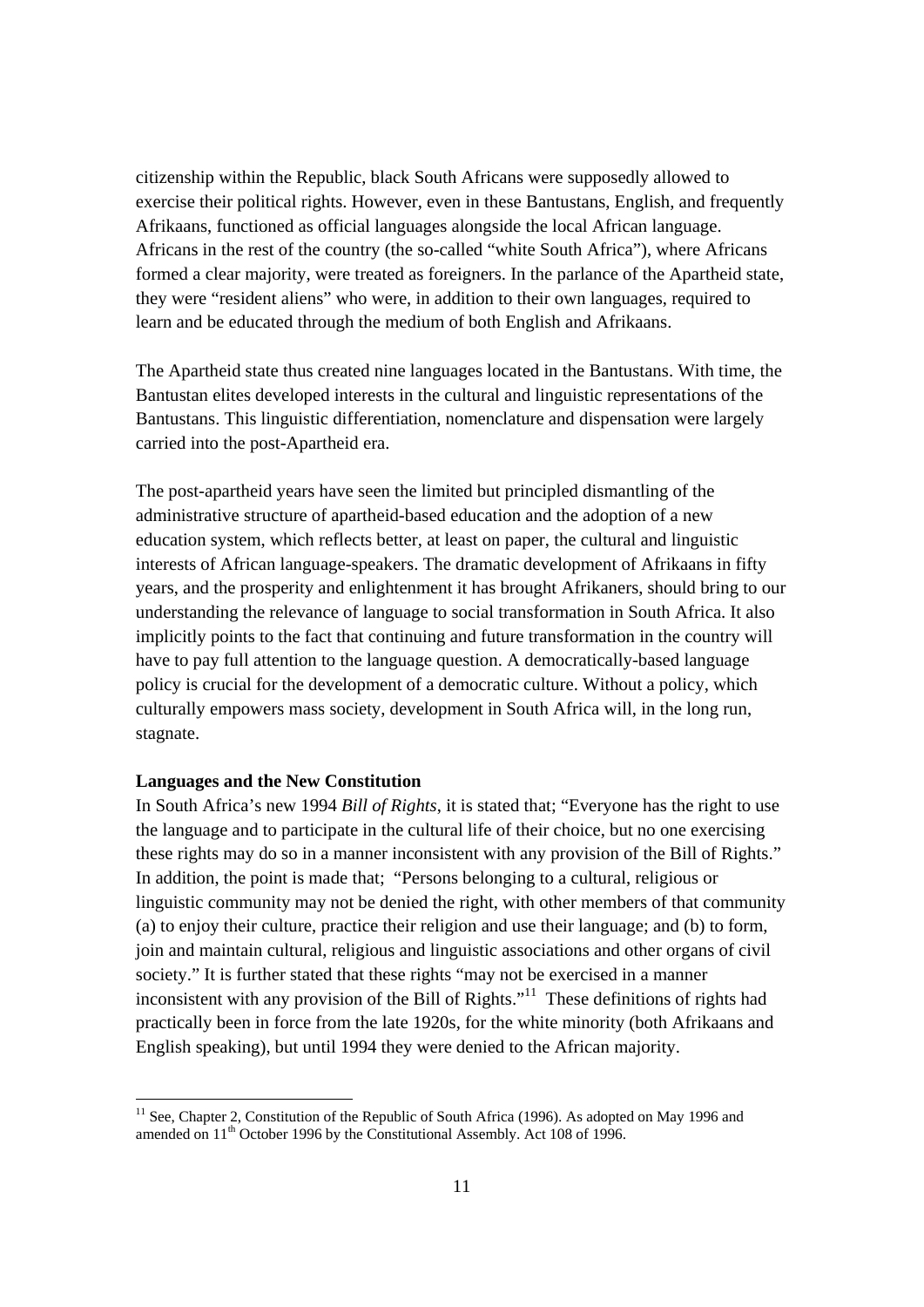In the new constitution, which came into force in 1996, the nine African languages that had previously enjoyed official status in the Bantustans were granted formal equality with Afrikaans and English at the national level. The language of Section 6 of the *Founding Provisions* reads as follows: "The official languages of the Republic are SePedi, SeSotho, SeTswana, siSwati, TshiVenda, XiTsonga, Afrikaans, English, isiNdebele, isiXhosa and isiZulu. Recognizing the historically diminished use and status of the indigenous languages of our people, the state must take practical and positive measures to elevate the status and advance the use of these languages."<sup>12</sup> The letter and spirit of these words is that all are equal as inherited from the old regime. Furthermore, the state is enjoined to correctively take the necessary steps to elevate to equality the formerly depressed languages. It is with this latter view in mind that in the *Founding Provisions*, the provision was made that; "A *Pan South African Language Board (PANSALB)* established by national legislation must promote, and create conditions for, the development and use of, all official languages; the Khoe Khoe and San languages; and South African Sign language; and promote and ensure respect for all languages commonly used by communities in South Africa, including German, Greek, Gujarati, Hindi, Portuguese, Tamil, Telegu and Urdu; and Arabic, Hebrew, Sanskrit and other languages used for religious purposes in South Africa."<sup>13</sup> These provisions represent an enormous achievement for South Africa.

Thus the Pan South African Language Board (PanSALB) is a statutory body established in terms of Act 59 of 1995 (as amended) for, *inter alia*, the creation of conditions for the development and for the promotion of the equal use and enjoyment of all the official South African languages. Chapter 9 of the Constitution refers to six listed state institutions expected to strengthen constitutional democracy in the Republic, namely:

- a. The Public Protector
- b. The Human Rights Commission
- c. The Commission for the Promotion and Protection of the Rights of Cultural, Religious and Linguistic Communities
- d. The Commission for Gender Equality
- e. The Auditor-General

 $\overline{a}$ 

f. The Electoral Commission

The Constitution clearly provides that these institutions are independent and subject only to the Constitution and the law. They are thus empowered to act impartially and without

 $12$  Founding Provisions. Chapter 1, Constitution of the Republic of South Africa, 1996. Ibid.

<sup>&</sup>lt;sup>13</sup> Section 6. Founding Provisions. Ibid. Thus PanSALB was created by Section 6 of the Founding Provisions, and defined by the PanSALB Act. Section 4 of the PanSALB Act sets out similarly PanSALB's independence and impartiality, and also provides that no organ of state or any other person shall interfere with the Board or its staff in the carrying out of the Board's function and mandate.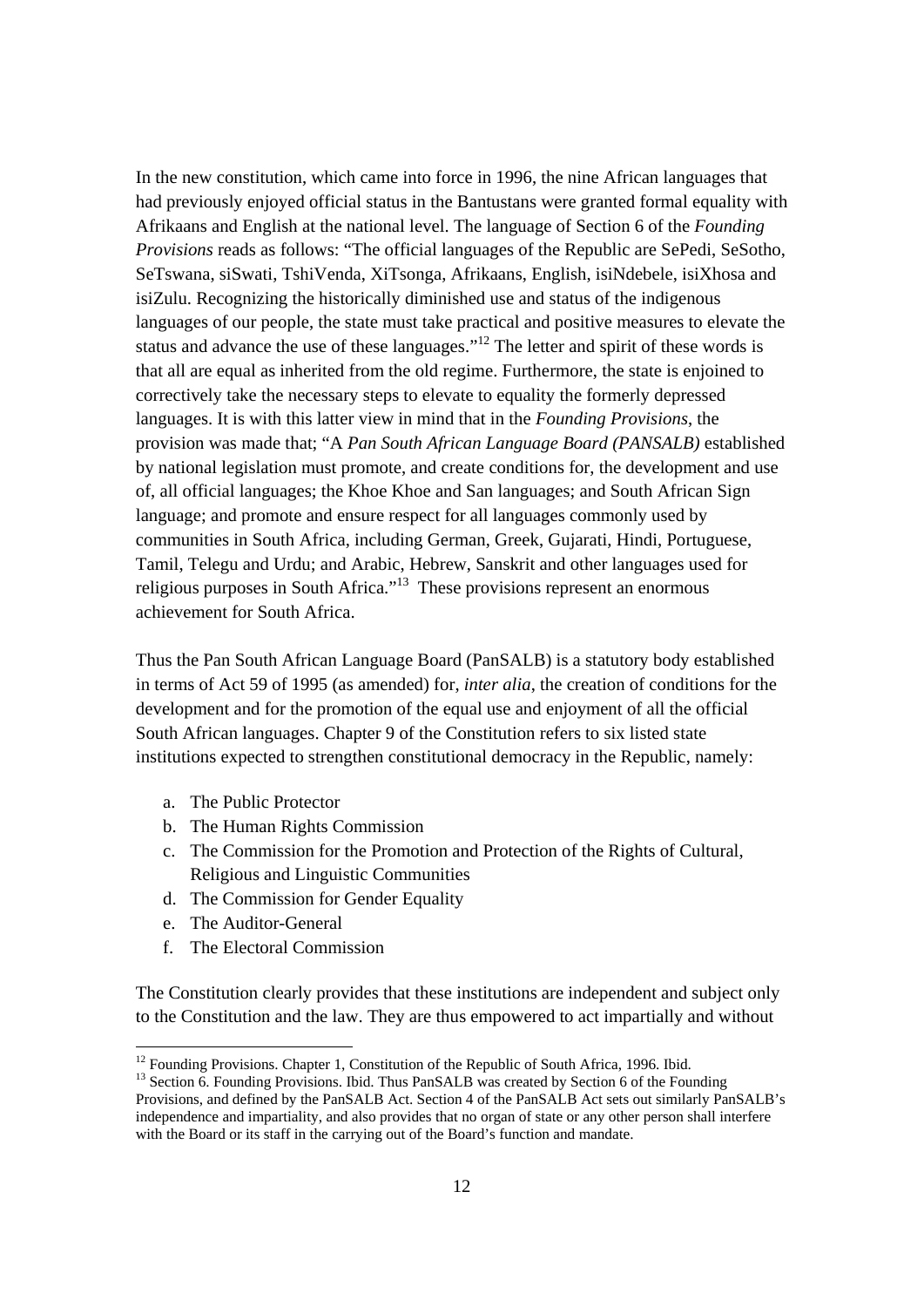fear, favour or prejudice (section 181(2)). Also, no person or organ of state may interfere with the functioning of these institutions (subsection 4), and are accountable to the National Assembly (subsection 5). The Pan South African Language Board (PanSALB) is not listed amongst these institutions, as the issue of language was perceived to be so fundamentally important to human rights that it was addressed in the *Founding Provisions* of the Constitution.

This body was effectively established, but its track record has in many respects fallen far short of expectations. In practice the African languages for which it was primarily meant to cater have not made much developmental headway. The constitution missed no chance to register the swift desirability of linguistic equality in the country. Exhortatively, it demanded that; "The national government and provincial governments, by legislative and other measures, must regulate and monitor their use of official languages. …. all official languages must enjoy parity of esteem and must be treated equitably".<sup>14</sup>

All in all, these constitutional provisions were a compromise between the conflicting positions and demands of the various parties involved in the transitional negotiations. The African National Congress (ANC), representing the majority of black South Africans, favoured a *laissez faire* approach, which many suggested would result, over time, in the emergence of a national language, probably English. The Democratic Party (DP), which largely represented the majority of English-speaking whites, favoured English as the sole official language. This position can be described as *neo-Milnerism*. In contrast, the National Party (NP), representing the white Afrikaans-speaking community, was particularly concerned that Afrikaans should retain its official status alongside English. Many non-Afrikaners saw this position as an attempt to preserve the "ill-gotten gains of Apartheid." Inkatha, based in KwaZulu Natal, in theory supported the more widespread usage of African languages, but in practice was diffident. Other parties, like the Pan Africanist Congress (PAC) and the Azanian People's Organization (AZAPO) were strongly in favour of the enhanced usage and development of the African languages. These two latter groups however offered no practical solutions to achieve these objectives.

The eleven-language policy was an attempt to satisfy this wide range of contending interests, and to avoid possible future conflicts around this potentially explosive and divisive issue. It imported intact into the post-Apartheid era the nomenclature and classification of the past, and in principle and on paper elevated all eleven languages to equality. This is why the constitution made a cautionary provision that; "The national government and provincial governments may use any particular official languages for the

 $14$  Ibid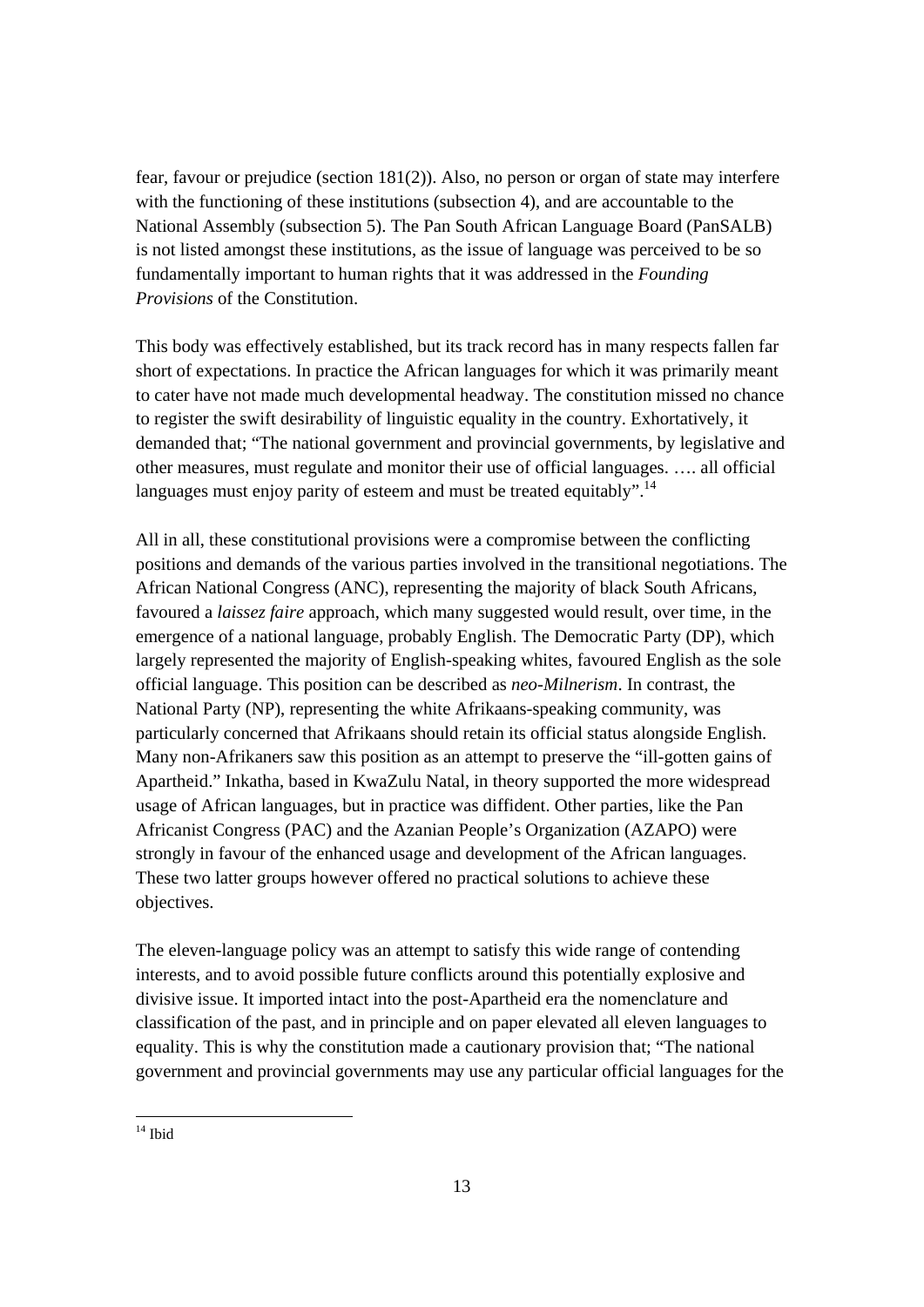purposes of government, taking into account usage, practicality, expense, regional circumstances and the balance of the needs and preferences of the population as a whole or in the province concerned; but the national government and each provincial government must use at least two official languages. Municipalities must take into account the language usage and preferences of their residents." Basically, it was decided that any language, which had previously enjoyed official status in any part of the country would be recognized nationally. But in pursuit of this objective, extenuating, discretionary and mitigating circumstances were thus clearly spelt out. It may be argued that in attempting to satisfy all constituencies, the government failed to chart a truly new route forward, which fundamentally met the needs of the teeming African languagespeaking majorities.

In December 1995, Minister Ngubane, the then Minister for Arts, Culture, Science and Technology announced the establishment of a Language Plan Task Group, to be known as LANGTAG. It was appointed to advise the Minister who was responsible for language matters on how to urgently devise a coherent National Language Plan for South Africa. The Minister pointed out that LANTAG was to be a policy advisory group to his Ministry and should in no way be confused with the Pan South African Language Board (PanSALB). PanSALB would continue to be an independent statutory body, appointed by the Senate in the new year (1996) in terms of the Pan South African Language Board Act (Act No. 59 of 1995), and will be expected to monitor the observance of the Constitutional provisions and principles relating to the use of languages, as well as the content and observance of any existing and new legislation, practice and policy dealing with language matters. The immediate rationale for this body was that during the preceding months following the end of Apartheid, it had become clear that although multilingualism was indeed a sociolinguistic reality of South Africa, there was a clear tendency towards unilingualism in the country.

Multilingualism was invisible in the public service, in most public discourse and in the major mass media. Emerging wisdom was that the Government had failed to secure a significant position for language matters within the national development plan. Consequently, despite the fact that the Constitution provided for the cultivation of multilingualism, there was still an urgent need for the Department of Arts, Culture, Science and Technology to devise a coherent National Language Plan which not only directly addressed these issues, but also drew on the framework of the Reconstruction and Development Programme (RDP), and maximized the utilization of the country's multilingual human resources. Furthermore, it was the view of the ministry that, the need for such a Task Group was essential in the light of (a) the lack of tolerance of language diversity and the resultant "multilingualism is a costly problem" ideology, evident in some sectors of South African society, weighed against the fundamental importance of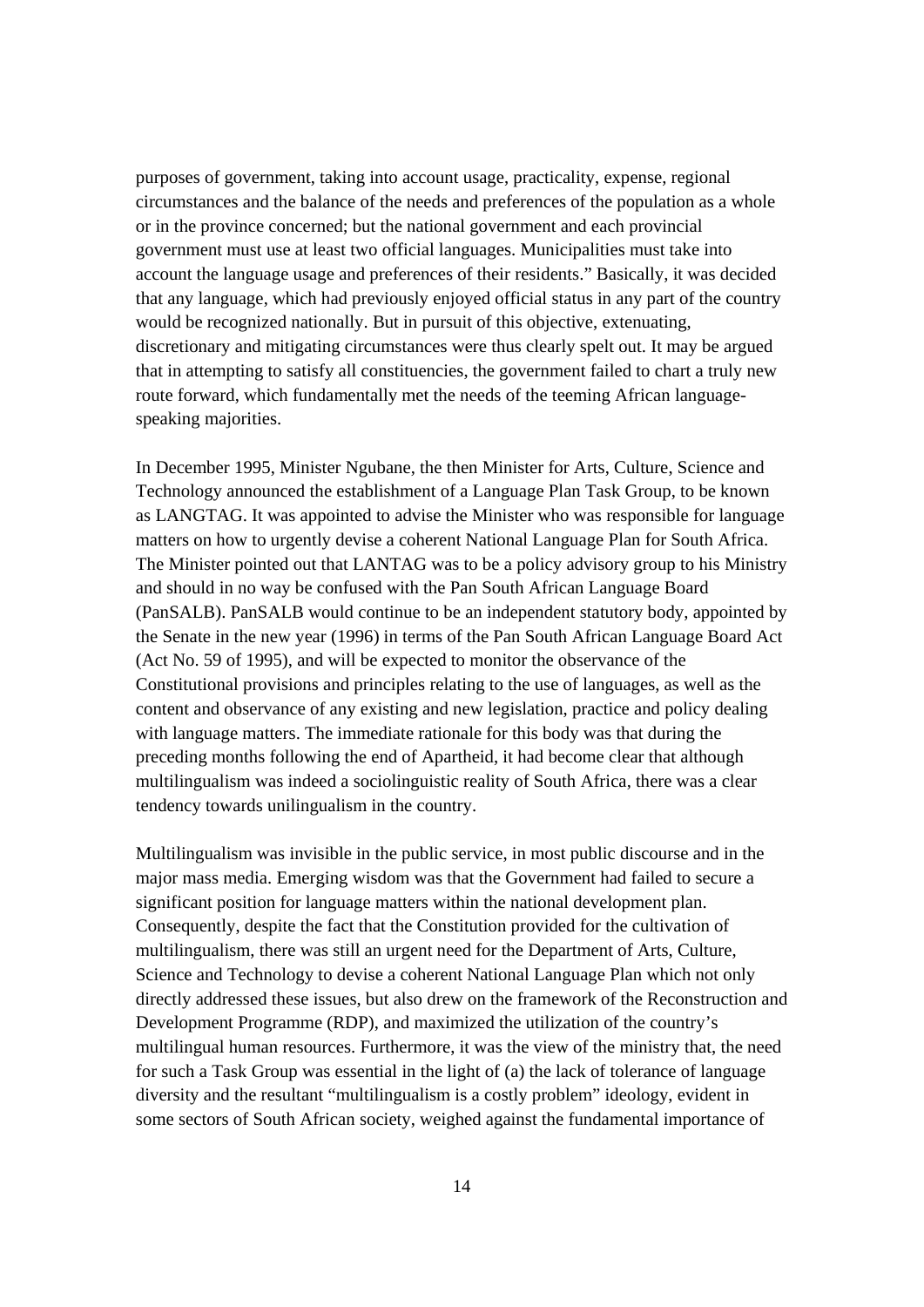language empowerment in a democratic society; and (b) the growing criticism from language stakeholders of the tendency to unilingualism in South Africa.

Minister Ngubane emphasized that a National Language Plan would have to be a statement of South Africa's language-related needs and priorities and that it should therefore set out to achieve at least the following primary objectives: Firstly, all South Africans should have access to all spheres of South African society by developing and maintaining a level of spoken and written language, which is appropriate for a range of contexts in the official language or languages of their choice. Secondly, all citizens of the country should have access to the learning of languages other than their mother-tongue. Thirdly, the African languages, which were marginalized by the hegemonic policies of the past should be maintained and developed. Fourthly, equitable and widespread language facilitation services should be established. With the benefit of hindsight, we cannot say that the establishment of this body has made much positive difference to the situation, which was so clearly diagnosed within a few months of the ushering in of post-Apartheid South Africa. The desirability of all South Africans learning an African language has been frequently aired, but implementationally, little progress has been made in this direction. Currently, Education Minister Naledi Pandor has reiterated it on numerous occasions.

Post-apartheid South Africa had inherited a lop-sided linguistic scenario and proceeded volubly through these constitutional provisions and other government initiatives to dismantle the structure of the racist and unsavoury inheritance. African languages were officially promoted to the status of national languages, but a decade and more after the end of the apartheid regime, the equality of the nine African languages with English and Afrikaans remains more on paper than in reality. As Professor Sizwe Satyo of the University of Cape Town made the point "one plus one equals eleven."

It is worth pointing out that, across the continent, African language policies, which have emerged in the post-colonial era, bear uncanny formal and substantial resemblances. Everywhere, African post-colonial regimes have on paper raised the status of the indigenous African languages, but nothing beyond this has invariably been achieved. They have from one country to the next, by evidence of the record, been particularly ineffectual in serving as a viable basis for the expansion of democratic and popular cultures or societal development. Thus by default, they have erred on effectively empowering the masses of their societies with their cultural rights. Most observers who have looked at the issue of language policy in Africa are agreed about the fact that there is a big gap between intended policy (planned or espoused policy) and action or implementation. One important reason for the vacillation is that elite interests have become very entrenched in the *status quo* and the use of colonial languages. Indeed, in a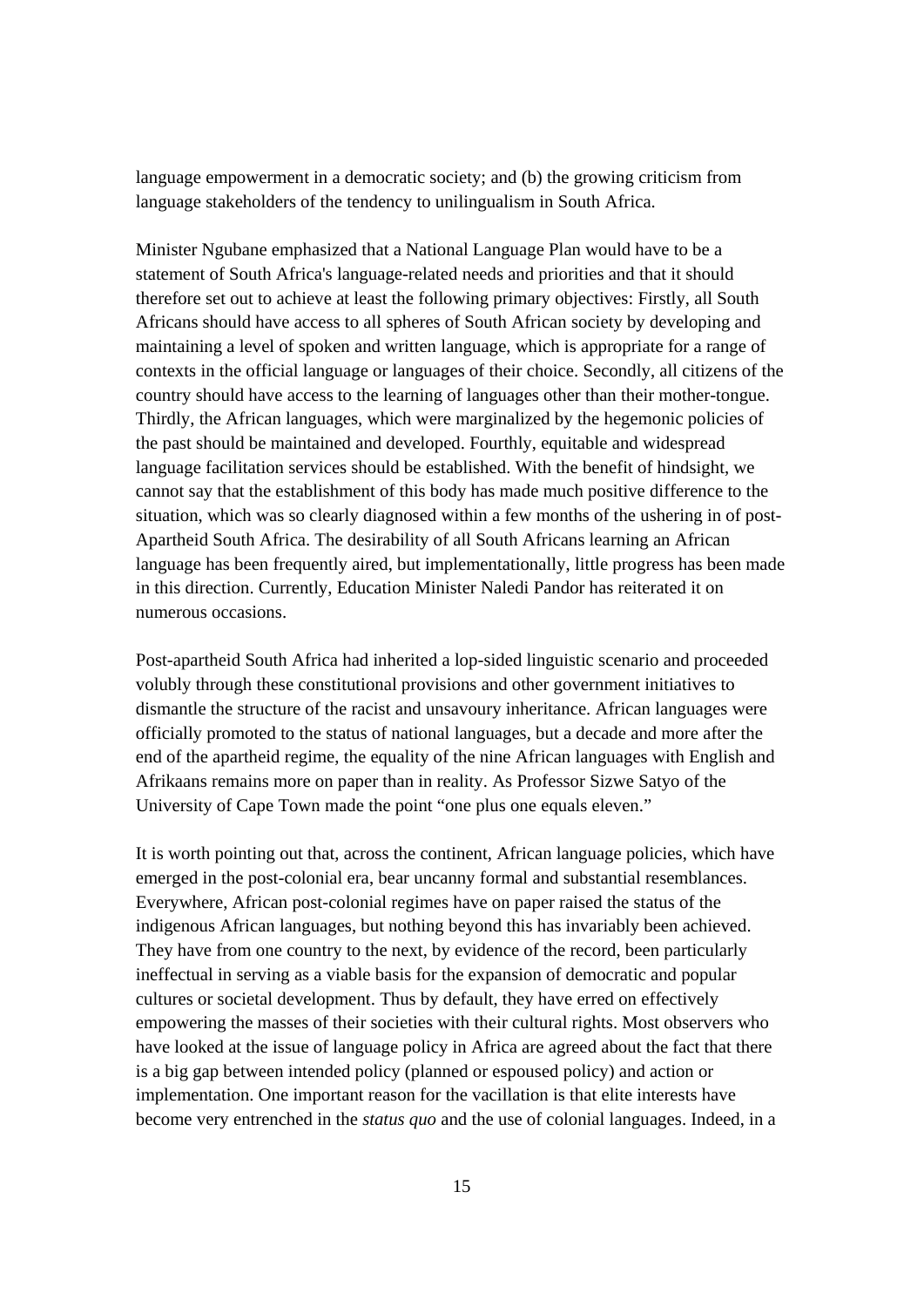cultural sense, it is arguable that African elites owe their positions of privilege and influence to the use of the colonial languages. They are the languages of power, as dictated by the colonial dispensation and inherited by the elites. Therefore, where many frequently see the logic in the argument for the unstinted use of African languages, the ruling groups and elites are unable to, as it were, cut off the branch on which they are sitting.

It is estimated that 76 % of the population of South Africa speak at least one language from one of the following two groups, namely, Nguni and Sotho, as home language. 63 % of first-language speakers within the Nguni and Sotho groups also know a language in the other group as a second or even third language. Afrikaans language-speakers form about 12 %, and English mother-tongue speakers about 8 % of the population. The smaller and non-cognate languages are spoken by about 4 % of the population. South Africa also recognizes other non-official languages, these being Fanagaloor, Lobedu, Northern Ndebele, Phuthi, South African Sign Language, Khoe Khoe and San. These non-official languages may be used in certain official circumstances, in limited areas where it has been determined that these languages are prevalent.

In the decade after Apartheid, what has in fact happened is that the public dominance of English, one of the smallest languages in the country, spoken as a home language by only about 8% of the population, has been strengthened at the expense of all the other languages. Afrikaans, spoken by about 12% of the population, has compared to English lost its stature. The African languages, including languages like isiZulu and isiXhosa, the two largest languages in the country, and which are almost fully mutually intelligible, continue to be almost completely neglected. In fact, the nine African languages are probably in a weaker position today than they were before the1990s. More than threequarters of the population speak these languages. Serious English proficiency among African language mother-tongue speakers does not count more than 12 %. In this respect, the language scene in South Africa is not much different from the rest of sub-Saharan Africa, where less than 10% of Africans are proficient in the official languages of their country, usually a colonial language like English, French or Portuguese. What has been happening is that the supremacy of English, above all else, is becoming patently clear.

The state of affairs described above has evoked considerable resistance from some quarters. The white Afrikaans-speaking community has been particularly vehement and often vociferous in their protest. The "Coloured" communities, who constitute the majority of Afrikaans-speakers, do not generally show much public concern for the diminishment of the social power of Afrikaans. Indeed, many of the "Coloured" population in the Western Cape, particularly at the younger age levels in urban areas are drifting into the camp of English speakers. Another remarkable fact worth noting is that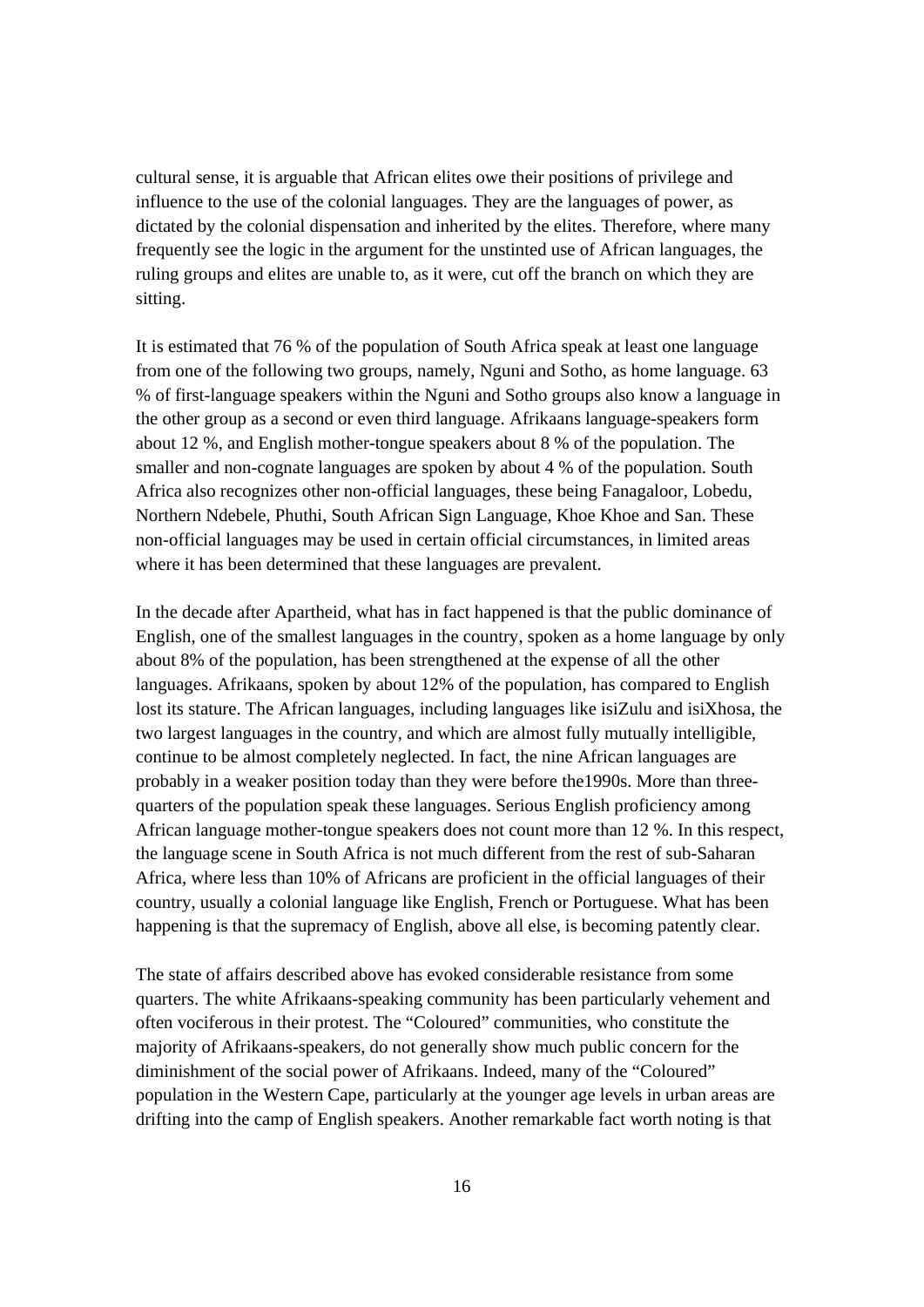in the post-Apartheid period, some Afrikaner public intellectuals and linguists have started openly associating the defense of Afrikaans with the general defense of African languages against the hegemonic position of English.

Debates about the positions of English, Afrikaans and African languages in South African society appear regularly in the newspapers. In a letter which appeared in April 2002 in *The Star* (Johannesburg), the author, Bob Broom, in reaction to Dan Roodt's earlier letter (*Government suppresses Afrikaans in favour of English*, April 8<sup>th</sup>, 2002) suggested that: "Far from oppressing Afrikaans in favour of English, our government has realized that English is a universal language, spoken and understood by the majority of our trading partners and is the chosen language of instruction of most faculties of learning. This government that is 'hell-bent' on promoting English above all others, does so despite the inconvenience to many of its own people, as English is not their first language. Yet they also see the indisputable sense of it. Pity the Afrikaners could not/would not acknowledge the same." The battle between Afrikaans and English in South Africa continues, above the interests of the majorities, who speak African languages.

In a sharp reaction to Roodt, Ettiene van Zyl in another letter; (*Don't perpetuate Afrikaner imperialism)*, pointed out that; "Apart from the gross misrepresentation involved, Roodt presents us with the aggravating spectacle of someone claiming his right to self-assertion while bemoaning the use of that same right by the majority of South Africans. What Roodt fails to see is that the use of the right to self-assertion in the language of their choice by the majority of South Africans will of necessity involve a rather drastic scaling down of the use of Afrikaans in the public domain." Some may argue that no language should be down-scaled, rather all languages should be elevated to the same level by providing the necessary resources to enable and permit this.

One hardly notices much reaction from the African language-speakers in South Africa against the increasing predominance of English, but occasionally we hear and read strident African language-speaking voices. They are however, generally few and far between. In a sharply worded *cri de coeur* written by an African language-speaking reader, which appeared in *The Star* (K.C. Motshabi*. Africans opt for English as the Language of 'Brainy People'* 9.6.2006), the writer trenchantly observed that; "It is disheartening to see people actively shunning their languages. African languages are relegated to second best, compared to English, despite the fact that the constitution advocates for equality with respect to languages. What is more disturbing is that Africans are assisting in the marginalization of their mother-tongues. The country is currently busy producing African youth who can hardly read, let along write a text in their mothertongue. These youths fail to even pronounce African names correctly, let alone spell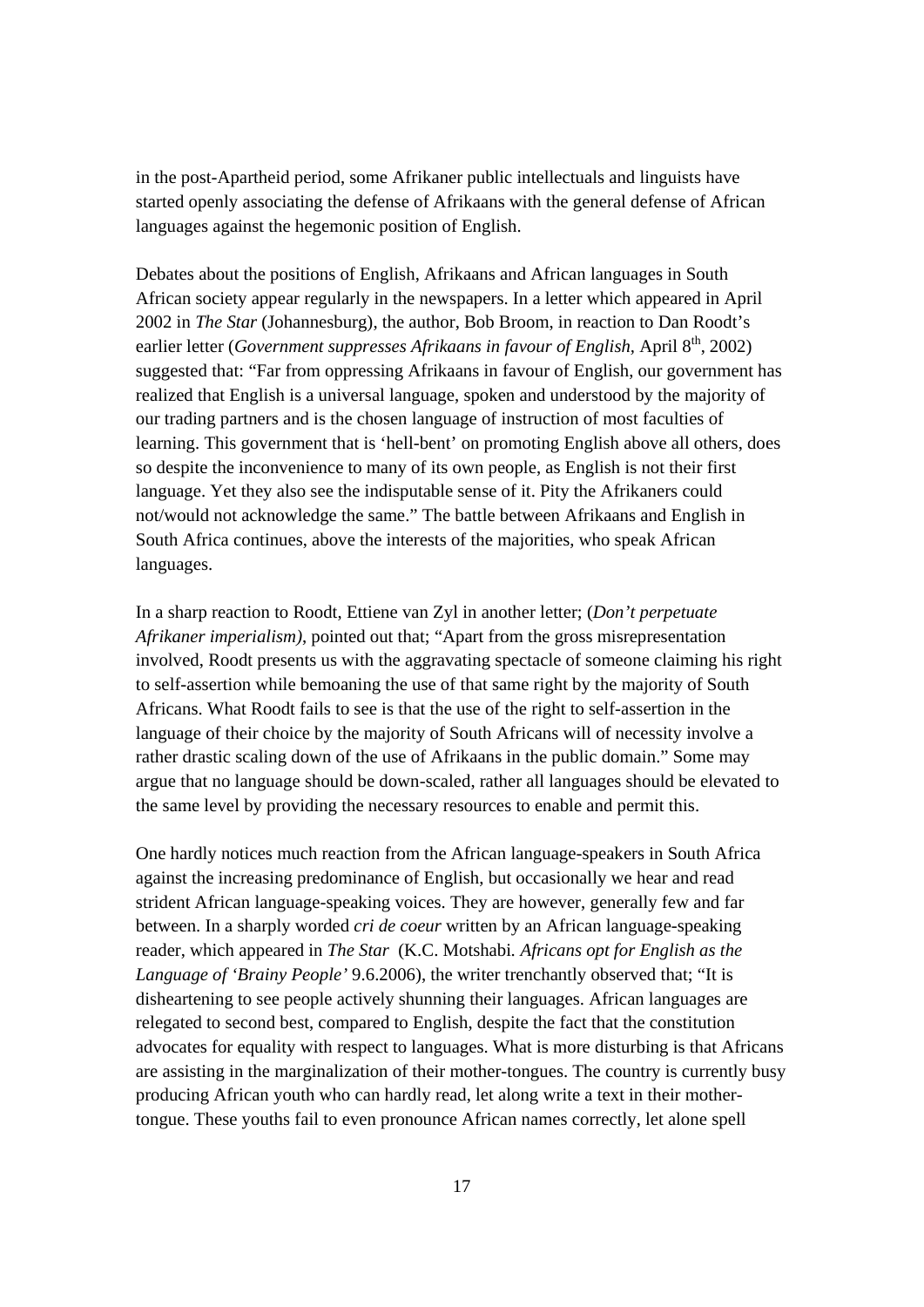them. In some extreme cases, some African children can hardly construct a sentence in their parents' mother-tongue. The poor kid's identity is lost because they are supposed, for example, to be Tswana and yet they know nothing about the Tswana culture and language. These children look down upon African culture just like most Caucasians do. They look down upon African religious practices as backward superstition. They are alienating themselves, with the help of their parents, from their own cultures. It is unfortunate that most parents still believe that speaking eloquent English necessarily means you are intelligent. The fallacy of this observation is the suggestion that the English in England are all intelligent because they speak English. The interesting thing is that when parents enroll their children in township schools they insist that their children attend schools that offer their mother-tongue. When these kids move to schools in town, mother-tongue preference is shelved for English and Afrikaans. Granted, the school may not be offering any African language at that stage even though it has African pupils in the majority. African parents resign themselves to the status quo more often that not. Our children should learn other languages in addition to their mother-tongue. Imagine if White, Coloured and Indian children were to learn African languages as their second language at school that would add some impetus to nation-building."

The writer's perceptions of the issues around the LOI debates in South Africa were equally perceptive and forthright. Going to the heart of the excuses, which are often made to justify the hegemony of English and to a lesser extent Afrikaans he reiterated that; "Some argue that as English is an international language, it must receive priority and that African languages are restricted to Africa and therefore there are no opportunities arising from mother-tongue proficiency. Others argue that African languages have limited vocabularies, hence there are no sufficient academic textbooks written in African languages. As a start we need to vigorously promote the teaching of African languages while simultaneously developing academic books in African languages. The Christian bible, for instance, has been translated into all African languages so that the less Anglicized can access the teachings of Christianity. It is important that we decolonize our minds and avoid giving in to the *status quo*. By the way, one does not need to be conversant in English for one to be an electrician or mechanic, for example. This can be achieved if we could develop material in African languages for our children to study. The Afrikaans, French and Russians, to mention but a few, are all living examples of excellence through mother-tongue teaching." In one letter, this writer summarized the issues as seen from the viewpoint of a sensitive and socially conscious African languagespeaker.

#### **Language Policy for Transformation in South Africa**

The point that must be forcefully made is that multilingualism, not bilingualism or unilingualism, needs to be cultivated if all voices in South African languages are to be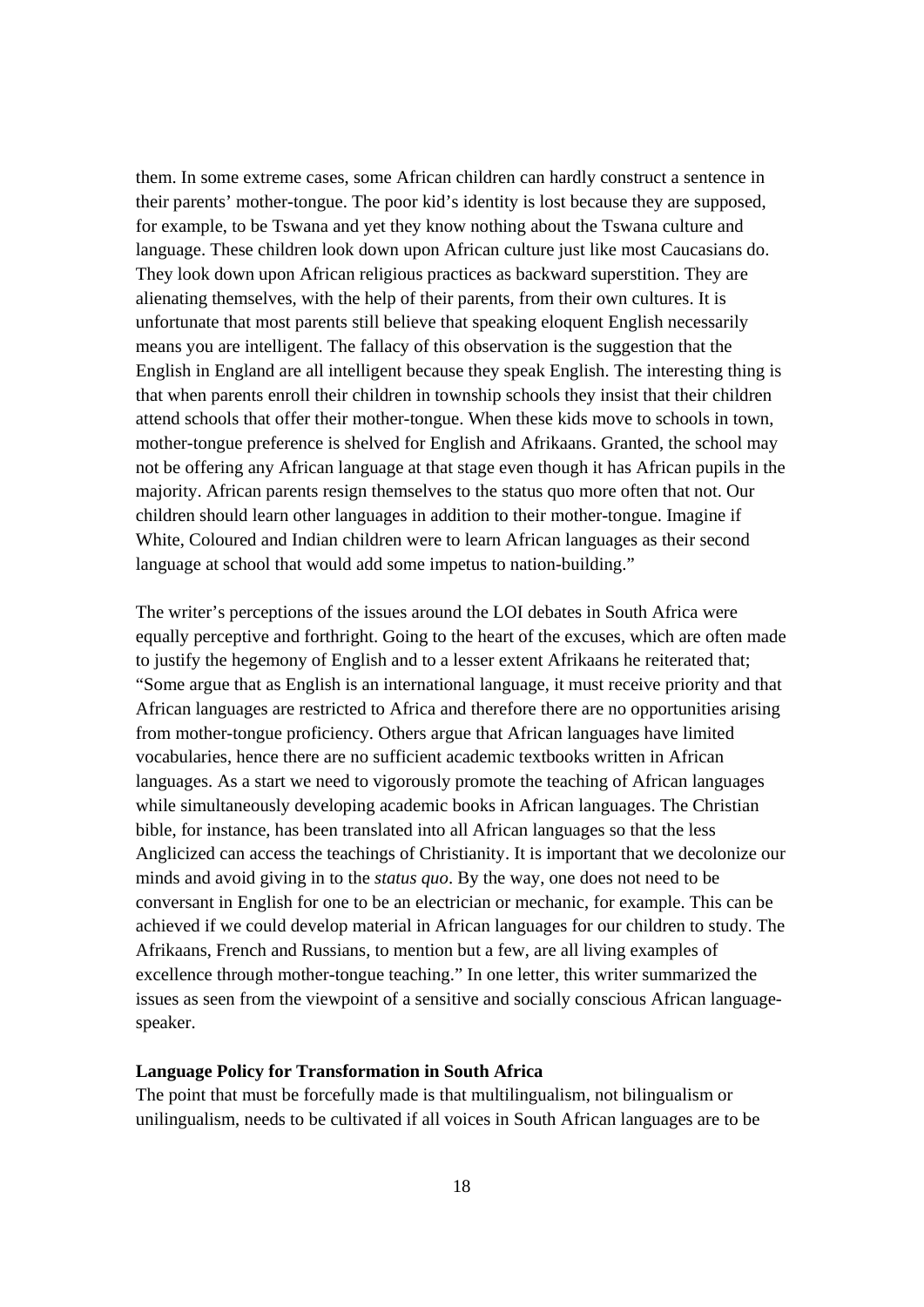heard. If and when this new spirit and policy based on multilingualism becomes operative, a new impetus to a more democratic and majoritarian approach to languages use in South Africa could move into gear. As things currently stand, the overwhelming majorities of South African society are culturally relatively-deprived and linguistically silenced. Another way of making this point is to say that they are culturally dominated. So that, as we may say, "apartheid may be dead, but long live apartheid."

One of the most unfortunate myths doing the rounds in South Africa in particular, and Africa in general, today, is the myth of the viability of additive bilingualism as language in education policy for Africa. In some circles, it is made to appear as if it is an altogether new paradigm, when in fact in as far as its objective of effective dual-language acquisition is concerned, has been with us in various guises since the early years of colonialism and missionary education in Africa. In its recent reinvention, it is largely, as a paradigm, borrowed from Canadian academic circles which is now being presented as a model for African language education.

Additive bilingualism is said to be achieved when the acquisition process of a second language does not interfere or inhibit the learning of the first language. Our attention has been drawn to Cummins argument that "there are thresholds of linguistic competence. The lower threshold must be achieved in the first language or subtractive bilingualism occurs. Additive bilingualism is achieved through the attainment of a higher threshold in the first language while in the gap between the two thresholds, neither positive nor negative cognitive effects as a result of bilingualism are experienced."15

With respect to South Africa Heugh has written that; "The latest in a succession of ironies in South Africa is, that 20 years after the SOWETO riots and the reduction of mother tongue education, the country has embraced through its Constitution the principles of a language policy which espouses the validation and promotion of multilingualism and, in particular, the development of indigenous languages. Within a year of the final Constitution (1996), the Department of Education released its language in education policy, which is based on the notion of additive bilingualism, and promotes the use of the home language alongside an additional language (which for most students will mean English). In other words the policy, by implication is geared towards the promotion of African languages alongside English, for the duration of the school system. At face value this appears encouraging. It is exactly what had been proposed over a

 $\overline{a}$ 

<sup>&</sup>lt;sup>15</sup> Quoted here from, Zana Bell. Bics & Calp: Fluency is not Necessarily Proficiency for Second Language Speakers. http://www.tki.org.nz/r/esol/esolonline/teachers/prof\_read/bics\_and\_calp\_e.php J. Cummins. Language proficiency and academic achievement revisited: A response. In C. Rivera (ed.), *Language Proficiency and Academic Achievement.* Clevedon: Multilingual Matters. 1984. Also, J. Cummins. Wanted: A theoretical framework for relating language proficiency to academic achievement among bilingual students. In C. Rivera (ed.). Ibid.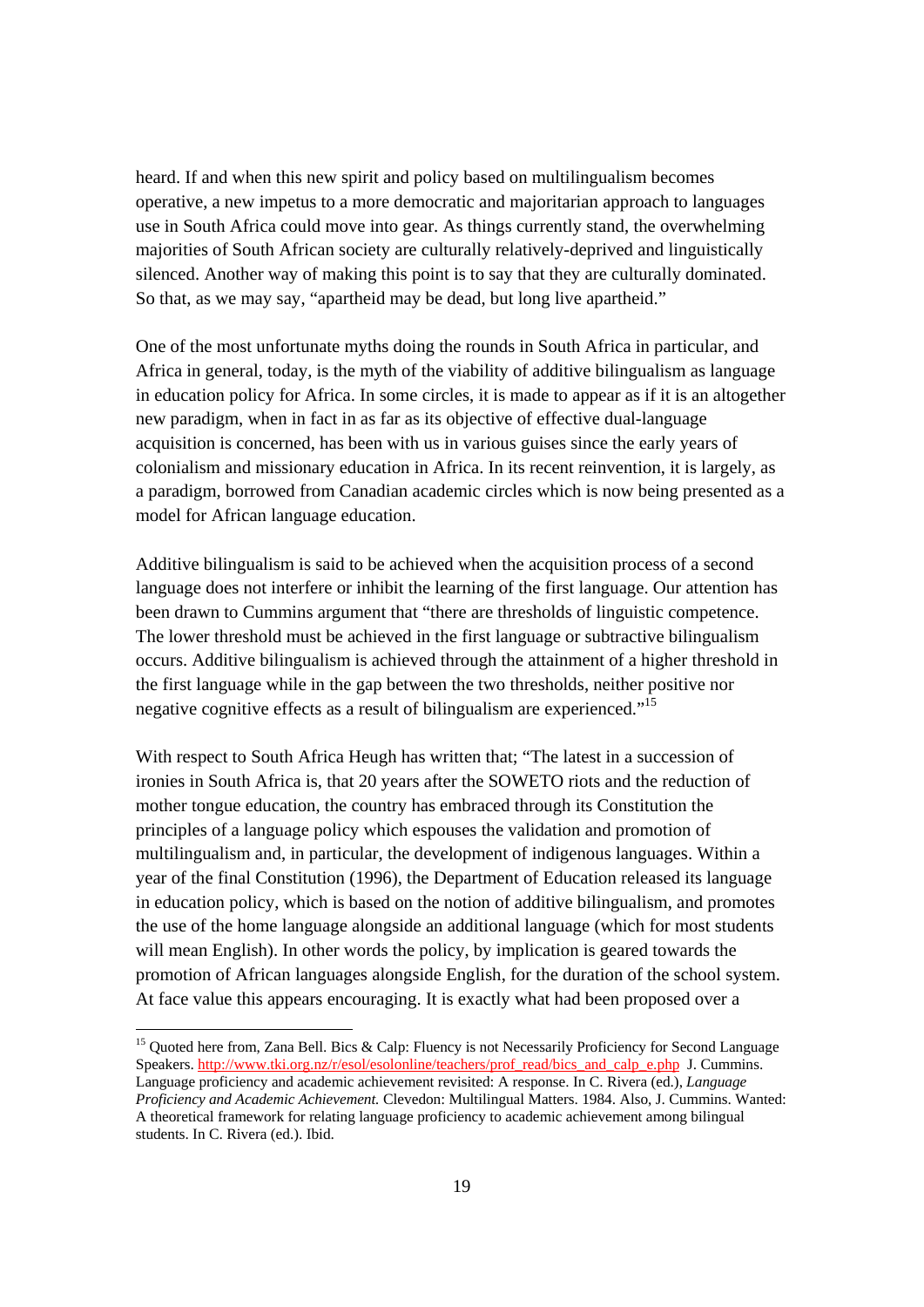decade of intensive lobbying from the NGO education sector.<sup>"16</sup> Implicit in this argument is the accepted preeminence of English in a country where mother-tongue English speakers number less than 10 % of the population. The multilingualism of the South African majority of African language speakers is undermined by stressing bilingualism as opposed to multilingualism in education. In the guise of promoting African languages, this sort of solution enhances the status of English above all else and makes English the preferred twin in any single bilingual choice.

In a paper which appeared a few years ago by Sinfree Makoni, he raised serious doubts whether the notions of additive and subtractive bilingualism meaningfully fit the African context.17 Pointing to Fillmore, Makoni rightly indicated that in some situations, particularly in immigrant situations, the acquisition of a second language could result in the loss of the mother-tongue.<sup>18</sup> This phenomenon, described as subtractive bilingualism, invariably occurs where resources and supportive inputs are societally on short rations for the first language/mother-tongue. Under conditions of subtractive bilingualism, the result is incompetence in both languages referred also to as semilingualism. Martin-Jones and Romaine have criticized this latter terminology as pejorative.<sup>19</sup> Makoni makes the important point that one should remember that in the African situation, language one and language two are used in sociologically differing circumstances and societal domains. English, French and Portuguese are languages of power, modernity, school, government and officialdom. African languages overwhelmingly dominate the domestic domain, primary groups and primordial solidarities.

Obviously, given its rich cultural mix, which should be a source of economic social and cultural strength, South Africa, like all the other former colonial countries of the continent is still yoked with the burden of language and cultural colonialism. Sagacious multiculturalism will permit the celebration of all South Africa's languages and cultures and should allow cross-fertilization and inter-penetration of individuals and groups across cultural and linguistic boundaries. But even then, democracy requires the pre-eminence of the cultures and languages of the majorities. Development in South Africa cannot be

l

<sup>&</sup>lt;sup>16</sup> Kathleen Heugh. Languages, Development and Reconstructing Education in South Africa. In, Leslie Limage (ed). Comparative Perspectives on Language and Literacy. Selected Papers from the Work of the Language and Literacy Commission of the 10<sup>th</sup> World Congress of Comparative Education Societies. Cape Town. 1998. UNESCO-BREDA. Dakar. 1999. P164.

 $17$  Sinfree Makoni. In the Beginning was the Missionaries' Word. The European Invention of an African Language: The Case of Shona in Zimbabwe. In, K.K. Prah. Between Distinction and Extinction. CASAS Book Series No.1. Cape Town. 1998. P.160.

<sup>18</sup> W. Fillmore. When Learning a Second Language Means Losing the First. *Early Childhood Research Quarterly*. 6:323-46.1991.<br><sup>19</sup> M. Martin-Jones and S. Romaine. Semilingualism: A Half-baked Theory of Communicative

Competence. *Applied Linguistics*, 7, Pp. 26-38.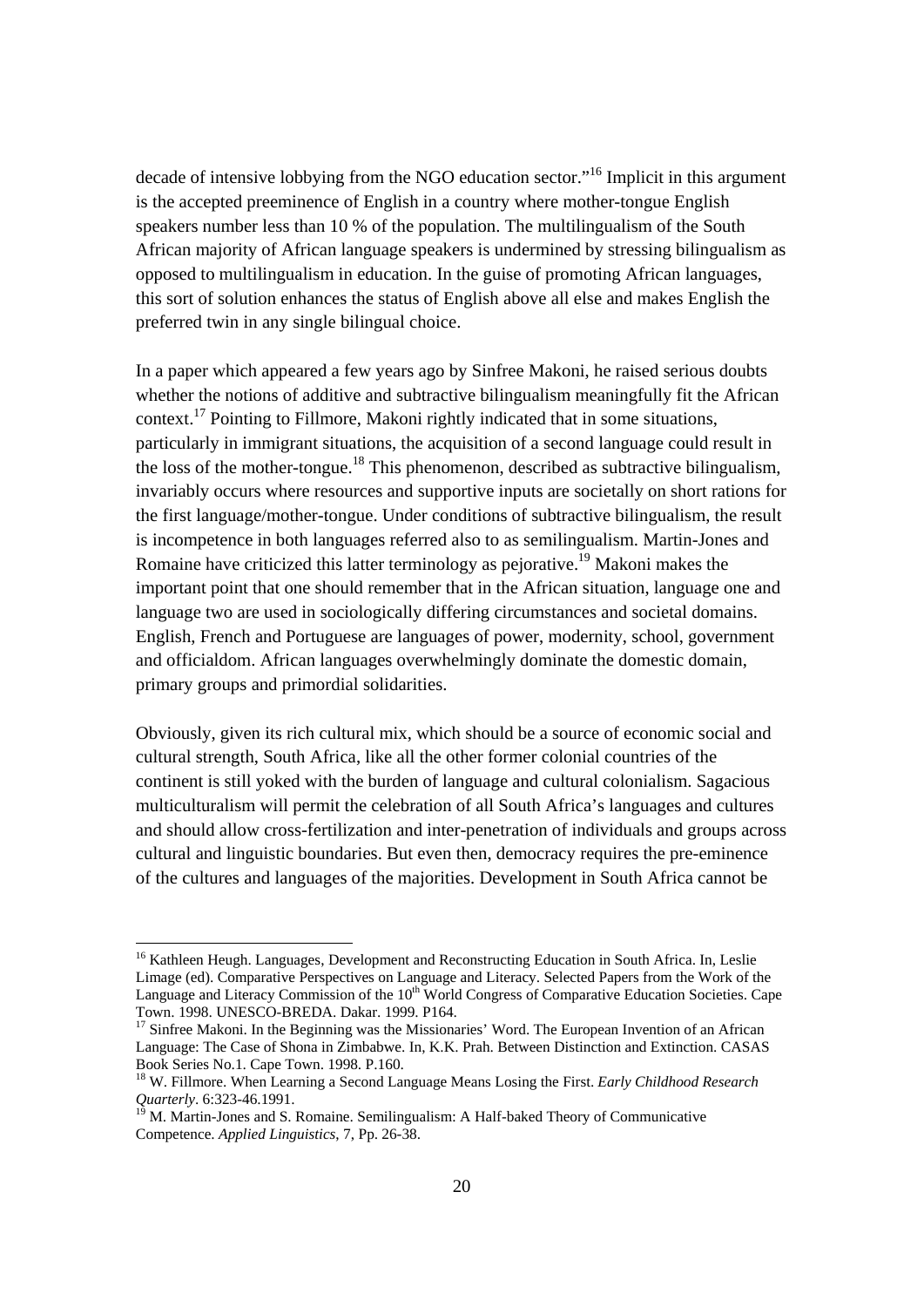sustained in conditions where the majorities are by purpose or omission, culturally and linguistically disempowered.

When this has been said, the point also needs to be made that; empowerment through eleven languages is neither economically feasible nor technically justifiable. Of the nine African languages currently officially acknowledged in law, all except two can be grouped under either Nguni or SeSotho-SeTswana. TshiVenda stands out of this clustering. XiTsonga/XiChangana/XiRonga also stands on its own. IsiZulu, isiXhosa, isiNdebele, enjoy a degree of mutual intelligibility to allow written forms accessible to them all. Sotho-Tswana, likewise, will include a mutually intelligible cluster of SePedi, SeSotho, and SeTswana. As Washington Kwetana has passionately and with cynicism made the case; "History has unwisely created isiXhosa, isiZulu, siSwati and isiNdebele into separate languages, which divided the biological grand-grand-children of the Nguni House, and, in later generations, history again mischievously gave the impression that the speakers of these languages are different nations, not even tribes. The same goes for the Sesotho groups, who are biologically linked amongst themselves, first, and to the Nguni,  $\text{too.}^{\cdot,20}$ 

During the course of the colonial period colonial administrators and missionaries, sometimes through considerations of administrative expediency and convenience, at other times through evangelical work, and biblical translations in particular, hoisted up small dialects and narrow local groups to the status of "tribes" or ethnicities. Compounding this problem further has been the tendency among some ethnologists who have also been inordinately keen "to discover" their own tribes. In this drive, "tribes" have been "discovered" which are more appropriately subunits of much larger groups and extended cultures.

Banda writes that, "the manner in which African languages were transcribed, left much to be desired. Through the random selection of African languages to be standardized, dialects that had been standardized had their status unnecessarily elevated at the expense of others. Thus, different nations were created out of people who otherwise spoke more or less the same language and belonged to the same linguistic and oftentimes same geographical boundaries."<sup>21</sup> Themba Msimang also provides a another example that, in the Eastern Cape in South Africa, Thembu and Gcaleka dialects were harmonized and elevated to form standard Xhosa at the expense of Bhaca, Mpondo, Ntlangwini, Hlubi

 $\overline{a}$ 

 $^{20}$  W. Kwetana. Beyond the "Merger" of Nguni and Sesotho Languages. In, K.K. Prah (ed). Speaking in Unison. The Harmonization and Standardization of Southern African Languages. CASAS Book Series, No.22. Cape Town. 2002. P.191.

<sup>&</sup>lt;sup>21</sup> F. Banda (eds). Introduction. Language Across Borders. The Centre for Advanced Studies of African Society. Book Series, No.12. Cape Town. 2002. P.2.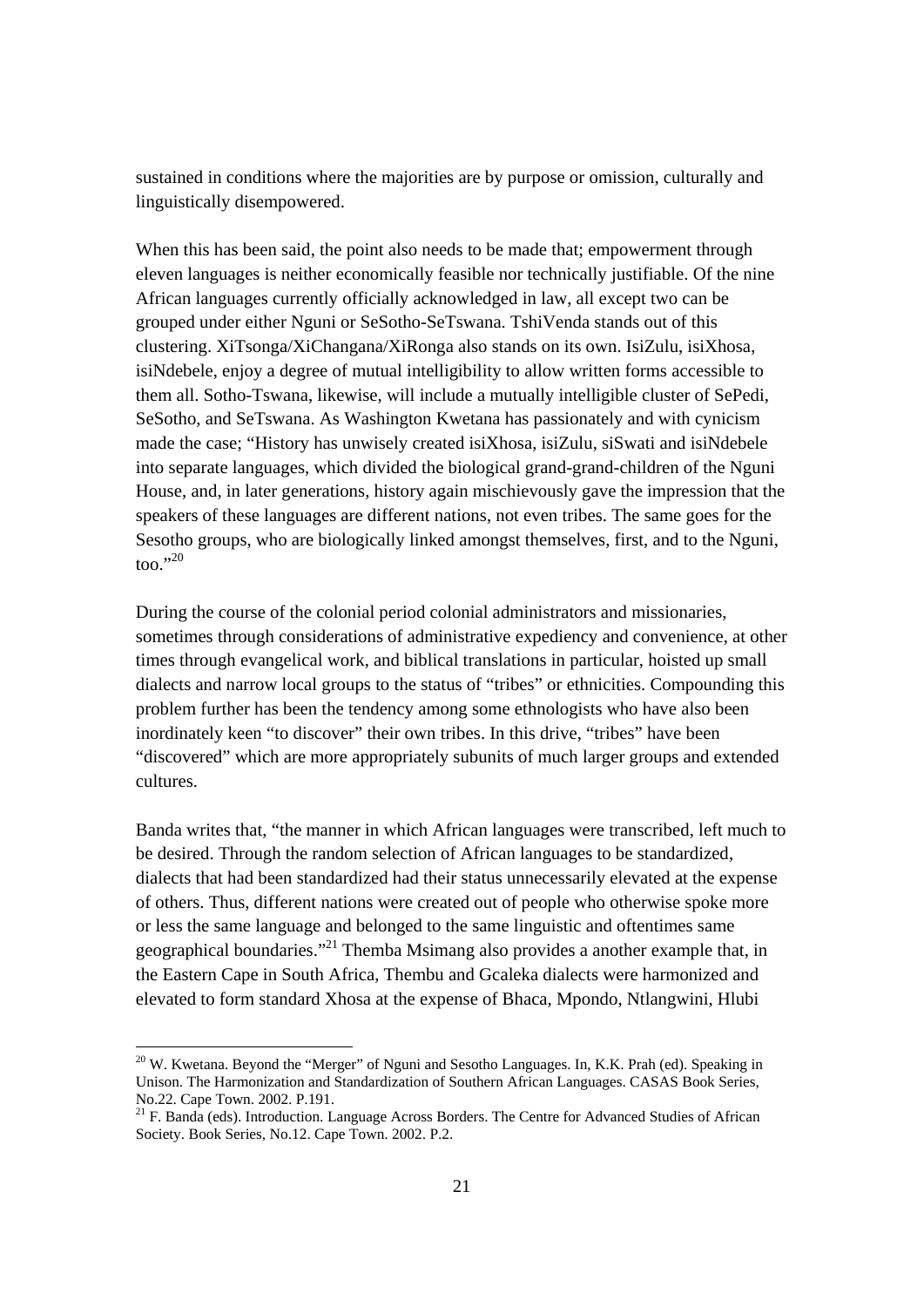and others, all of which were reduced to an inferior position.<sup>22</sup> Banda makes another point that, "the emerging of SeSotho, SeTswana and SePedi as distinctive languages owes much to the three different missionary societies whose activities were centered in different areas where SeSotho was spoken. The London Missionary Society was active in the western side, and the SeSotho language there became SeTswana; the Catholic missionaries were active in the south, and the Sotho languages there became SeSotho, while the Lutheran missionaries were located in the north, and the Sotho language there became SePedi. As a result, not only were three varieties of the same language created, words pronounced the same way were now spelt differently."<sup>23</sup>

Regarding the Nguni and Sotho-Tswana groups of speech forms, in each instance, varieties of these two clusters are spoken in seven countries in the Southern African region. There is certainly more sense in producing a book which 10 million people can read instead of 1 million people. For this, the development of new orthographic and spelling forms need to be undertaken, with an eye on the economies of scale. It is important and necessary that the relevant departments in the South African state cooperate with neighbouring countries, which have mutually intelligible languages. This can be done in the framework of the Southern Africa Development Conference (SADC). All of this will require firstly, systematic planning and secondly, adequate resources, especially at the initially stages of implementation.

#### **Language and the National Question in South Africa**

For reasons of the history of centuries-long white dominance of South African society, which is the most thorough and intense of such cases on the African continent, it is often forgotten that South Africa is indeed, an African country like all others on the African continent. At least three-quarters of its population are made up of African languagespeaking people whose histories and cultures are coterminous with those of all the neighbouring countries. White dominance and repression has submerged this African character of the society, and through the operation of an economic system which involves all, but in which again Africans are kept at the bottom of the heap. Thus, the cultural and linguistic oppression of Africans in South Africa, which affects Africans more profoundly than any other group in the country, is paralleled by an economic structure of subordination. The national question in South Africa refers to the anomalies arising out of this situation, and how these can be corrected, as processes for the emancipation of the structurally suppressed majorities of South African society. Another way of making the point is that, how do we ensure that the African character of South Africa is fully and

<sup>22</sup> T. Msimang. The Nature and History of Harmonization of South African Languages. In, K.K. Prah (ed). Between Distinction and Extinction: The Harmonization and Standardization of African Languages. Johannesburg. Witwatersrand University Press. 1998. Pp.165-72.

 $23$  F. Banda. Op cit. P.2.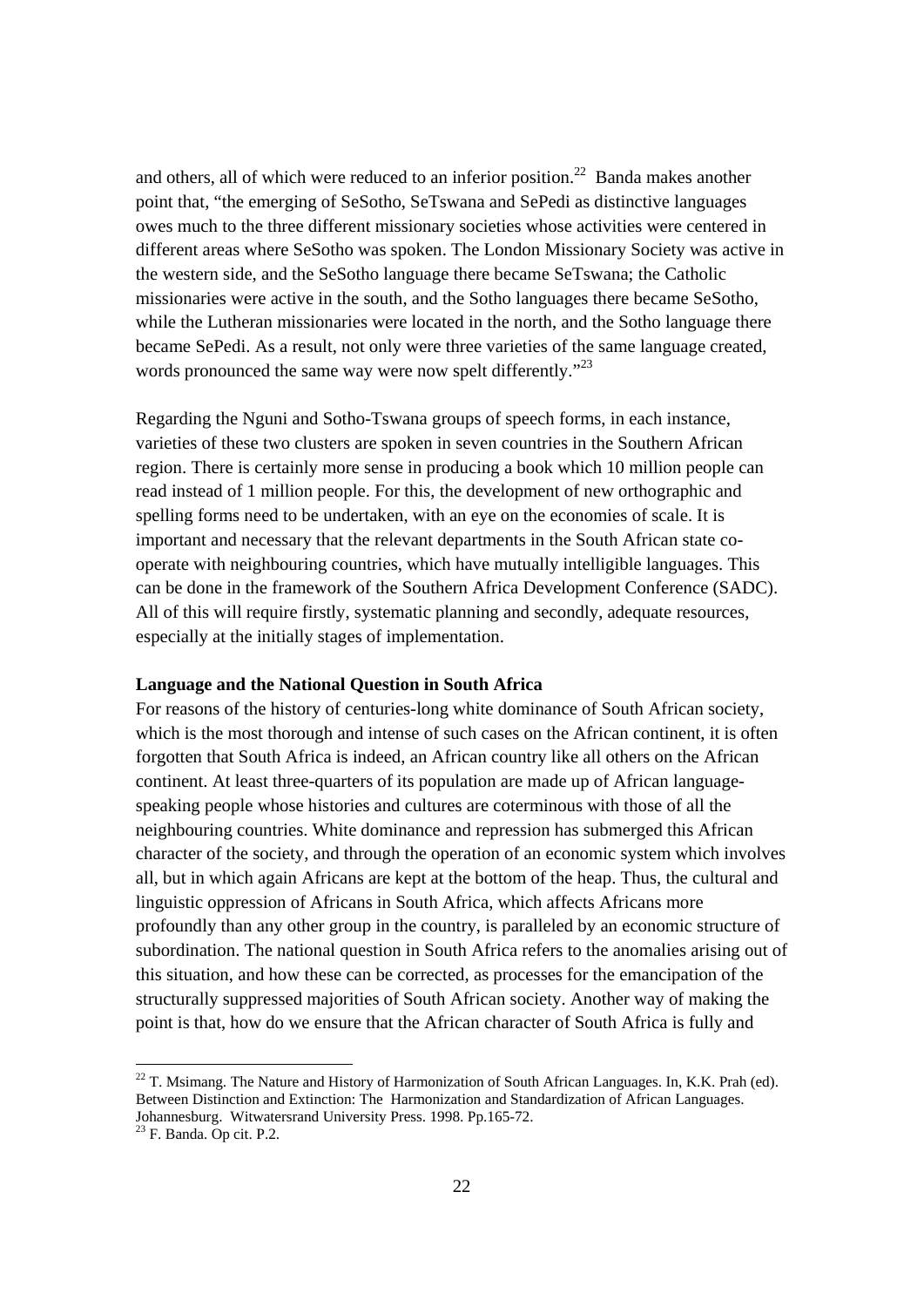democratically represented in the economic, cultural, linguistic, political and social life of the people? How do we ensure that the cultural rights of the majority, the African languages-speaking three-quarters of the population, are given primacy and centre-stage in the development and future of the country? A judicious policy of Africa-centeredness is necessary.

For those to whom an Africa-centred approach is like a red flag to a bull, the prospect of the above raises the ire and frightens others. But this does not need to be so. The elevation of African languages and cultures in South Africa to equality, and the demographic centrality they deserve is only an exercise in democracy and an expression of the cultural rights of the people of South Africa. The situation in South Africa is such that African language-speakers are the overwhelming majorities with cultures, languages and histories, which have been ruthlessly suppressed under colonialism, and the legacy of this inherited into the neo-colonial or post-colonial era. Here, Africans must as of necessity, if the emancipation process and human rights of mass society is to continue and progress, reclaim centre-stage. This is no different from what is found in all free societies.

All European countries have minorities from the four corners of the world. If we take Britain as an example, there are Turks, Kosovars, Chinese, Indians, Pakistanis, and Africans etc. Indeed, these minorities in any European country are almost as sizeable as non-African minorities in South Africa. But the existence of these minorities does not obliterate the cultural and national character of these countries. They are all European countries in which, above all else, European culture is celebrated.

In South Africa, the idea of the "rainbow nation" has rightfully been extolled as a desirable end; a South African world in which all it's distinct cultures and people find accommodative cultural space and acknowledgement. But, sometimes the "rainbow nation" idea has also tended to be interpreted as meaning that South Africa has no preeminent national character; that its national character is amorphous and nondescript; that the present situation is the ideal manifestation of "rainbowism." This argument implicitly denies the fact that in the present situation, the cultures and languages of the majorities are suppressed and silenced in favour of a dominant Eurocentric high culture, which everybody is willy nilly obliged by force of circumstance to emulate. Democratic pluralism is thus usurped in favour of undemocratic pluralism.

The technological culture of South Africa is constructed on the cultures, and in the languages of its white minority. Knowledge, its production and reproduction, is negotiated and built in the languages and cultures of this culturally European minority. An Africa-centred approach in South Africa implies that if development is to take place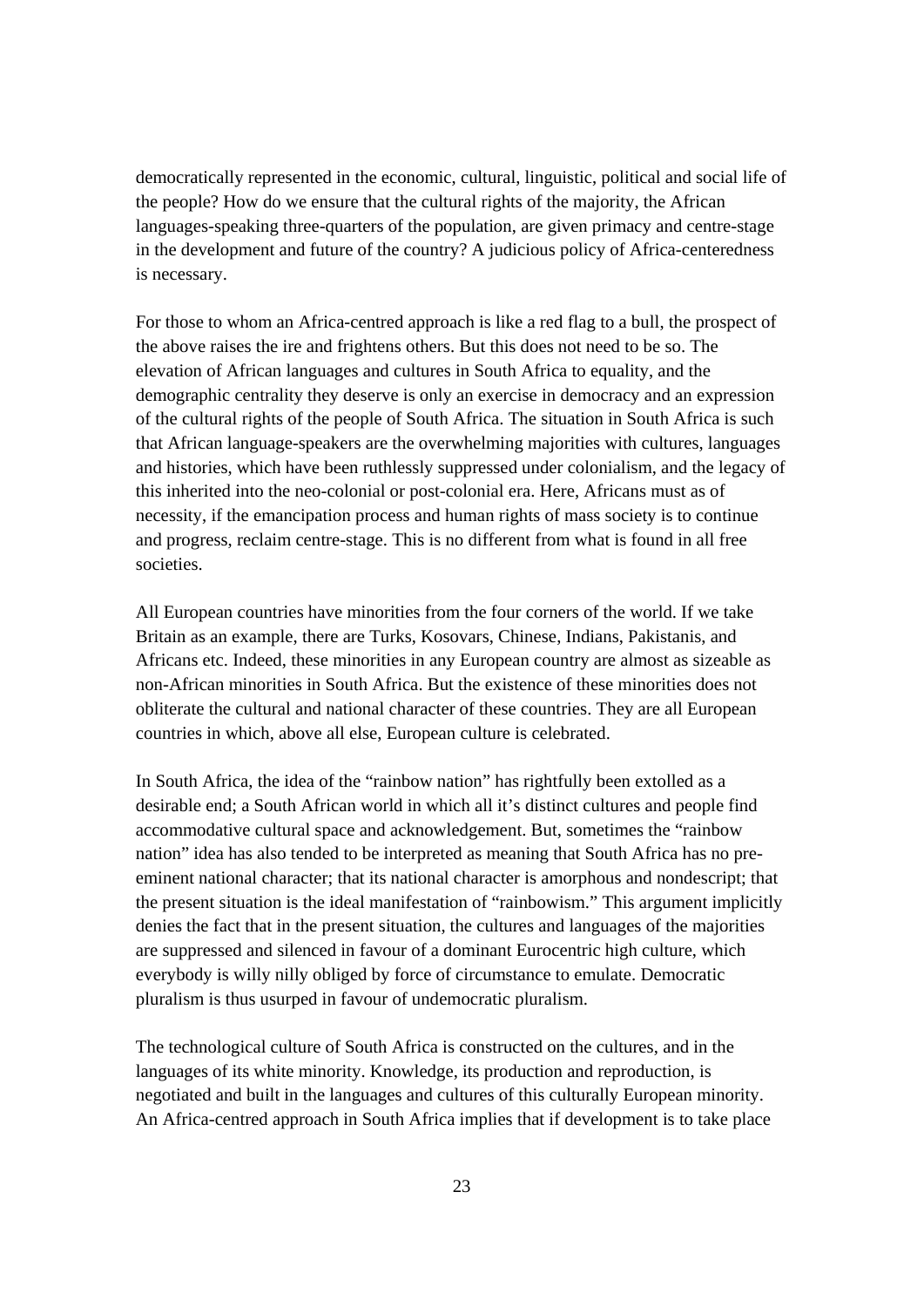which provides the masses of South African society cultural and linguistic access into the process, this will have to be done in the cultures and languages of the masses, unless we want to suggest that the African languages and cultures of the masses are inherently inferior and can provide no basis for social and cultural advancement.

In education, knowledge production and reproduction is carried out exclusively in either English or Afrikaans. The African languages do not feature in this area. By and large, we can say that the process of transformation in South Africa at the cultural and linguistic levels point to a steady integration of the emergent African elites into the cultures of the white minorities, principally the English. For as long as this trend continues it is difficult to see how the cultures of mass society, the African language-speaking majorities can move into modernity with their linguistic and cultural belongings. The dominant trend is to integrate the majorities into the languages and cultures of the minorities.

Thus while an Africa-centred approach would be misplaced if it was suggested as a developmental paradigm for contemporary Britain, Ireland, Germany, France, or Sweden, where Africans are minorities, in Africa it is only natural that the African cultural and historical belongings of the people should be provided relevant space. When this is resisted, the development of South Africa is restricted and the cultural rights of the majorities dismissed.

Multilingualism and polyglottism have to be more diligently pursued as desirable goals. To do this an even-handed approach which respects cultural variation and diversity will have to be systematically pursued so that there is, inherent in our practice, a way and a system for protecting the cultural belongings and artifacts of different groups whilst at the same time encouraging cultural and linguistic coexistance and interpenetration. Greater capital outlay would have to be apportioned to literature and translations, which reflect the rich diversity of the cultural make-up of the country. To do this we have to move away from the current dominance of English to a situation in which all the languages of South Africa are treated equal, and properly resourced not only on paper but, in fact. The African languages will need to be greatly empowered and developed to be languages of science and technology.

The situation we currently have is one in which the languages of the African majorities are marginalized and underdeveloped, in comparison to Afrikaans and more particularly English. This condition of relative cultural deprivation of the languages of the majorities cannot serve as a viable basis of social and economic development, which needs the enlistment of the cultural energies of mass society. It is not possible to develop the society in a balanced or socially sustainable fashion when the languages for the production and reproduction of knowledge are exclusively located in small minorities.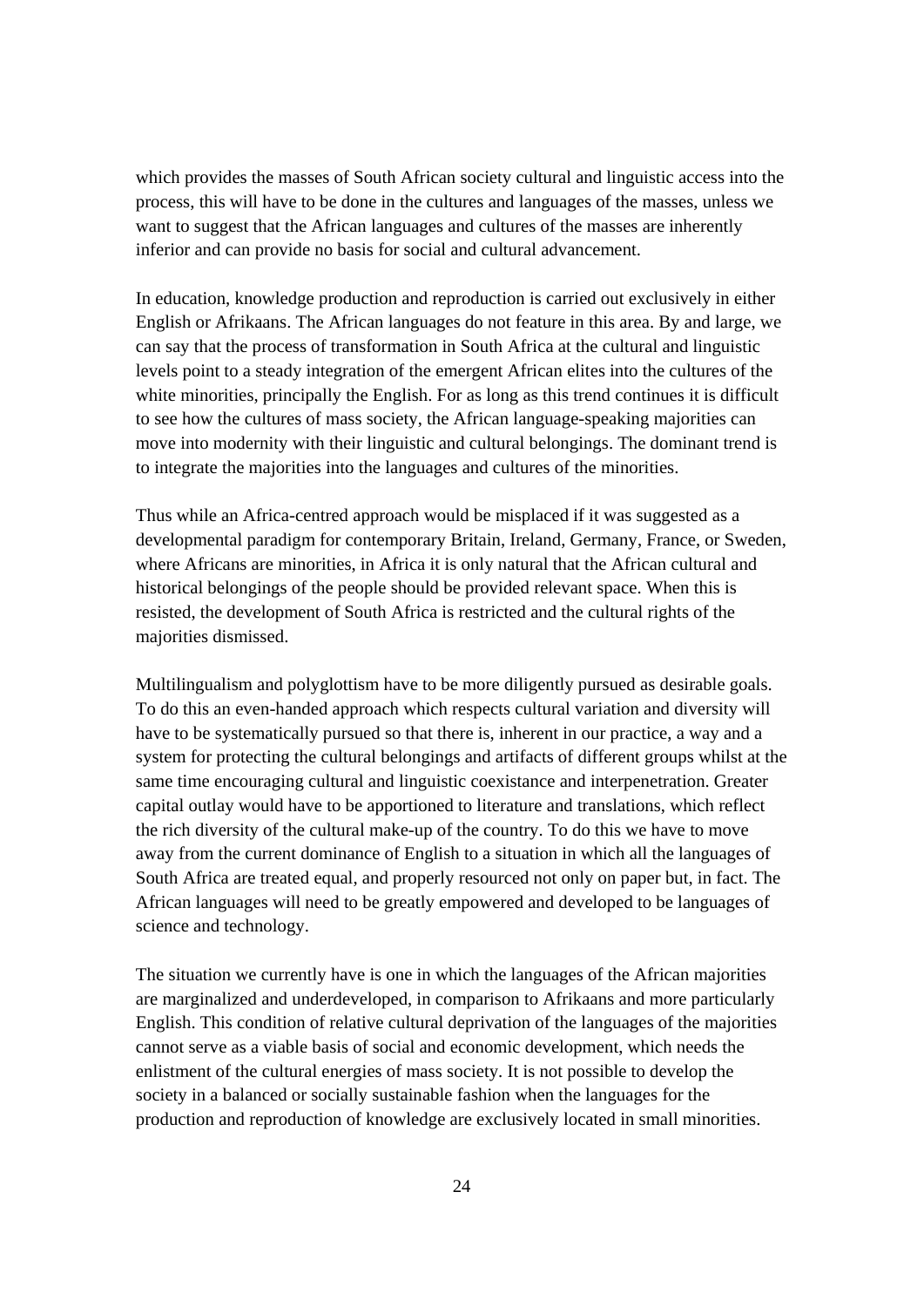The persistence of this condition undermines democracy in a cultural sense and entrenches a sense of inferiority not only to the African languages but those who use those languages. It makes for a one-way-traffic of cultural integration of the majority into the cultures of the minority. It will be therefore useful to encourage multilingualism on the basis of full equality of the cultures and languages of South Africa, as matter of public policy.

There has been a tendency in some circles, particularly within the African languagespeaking communities, to pull Afrikaans down and support the hegemony of the English language. This is often rationalized on the grounds that English is a universal language and Afrikaans is not. Sometimes one suspects that this reaction to Afrikaans is a leftover from the period predating 1994. English has therefore gained considerable ground and supremacy since 1994. The argument should be different. Globally seen, Afrikaans is one of the three linguistic miracles of the last 100 years. Together with Modern Hebrew and *Bahasa* (Indonesia/Malaysia) these are languages, which literally from zero have become powerful languages of modernity, science and technology. From the status of a *kombuis taal,* (kitchen language) Afrikaans has successfully been developed into a language capable of carrying all knowledge including space rocketry and heart-transplantation. What the African language-speaking majorities in South Africa need to do is to ensure that, in a short time as possible, we develop African languages into languages of science and technology and become equals, culturally and linguistically, of the English-speaking and Afrikaans-speaking communities in the country, and not endeavour to undo the gains of Afrikaans to the benefit of English. Indeed, one could learn a lot from how this miracle was achieved for Afrikaans. We need also to remember that Afrikaans is a language created and located in the South African experience.

In a news report which appeared in the Western Cape *Weekend Argus*, of the 7<sup>th</sup> May 2005, we are informed that, the Western Cape government may compel schools to offer all three of the province's official languages, English, Afrikaans and Xhosa, to promote multilingualism and give pupils more options. The Provincial Minister of Education said the national education department was reviewing its legislative policy and certain indigenous languages needed to be made compulsory in the curriculum.<sup>24</sup> The previous week the *Weekend Argus* had reported that, some former white schools in the Western Cape were "keeping their schools 'white' by not offering Xhosa." Remarkably, "there are 503 schools offering Afrikaans as a second or third language in Cape Town, but only 81 offer Xhosa. Township schools offer pupils the opportunity to learn all three languages but many schools in areas previously dominated by Afrikaans and English speakers offer

<sup>&</sup>lt;sup>24</sup> Myolisi Gophe. Xhosa to get Boost in W. Cape Schools. (Policy Review: Indigenous Languages may be Compulsory). *Weekend Argus*. Western Cape. 7<sup>th</sup> May 2005. P.6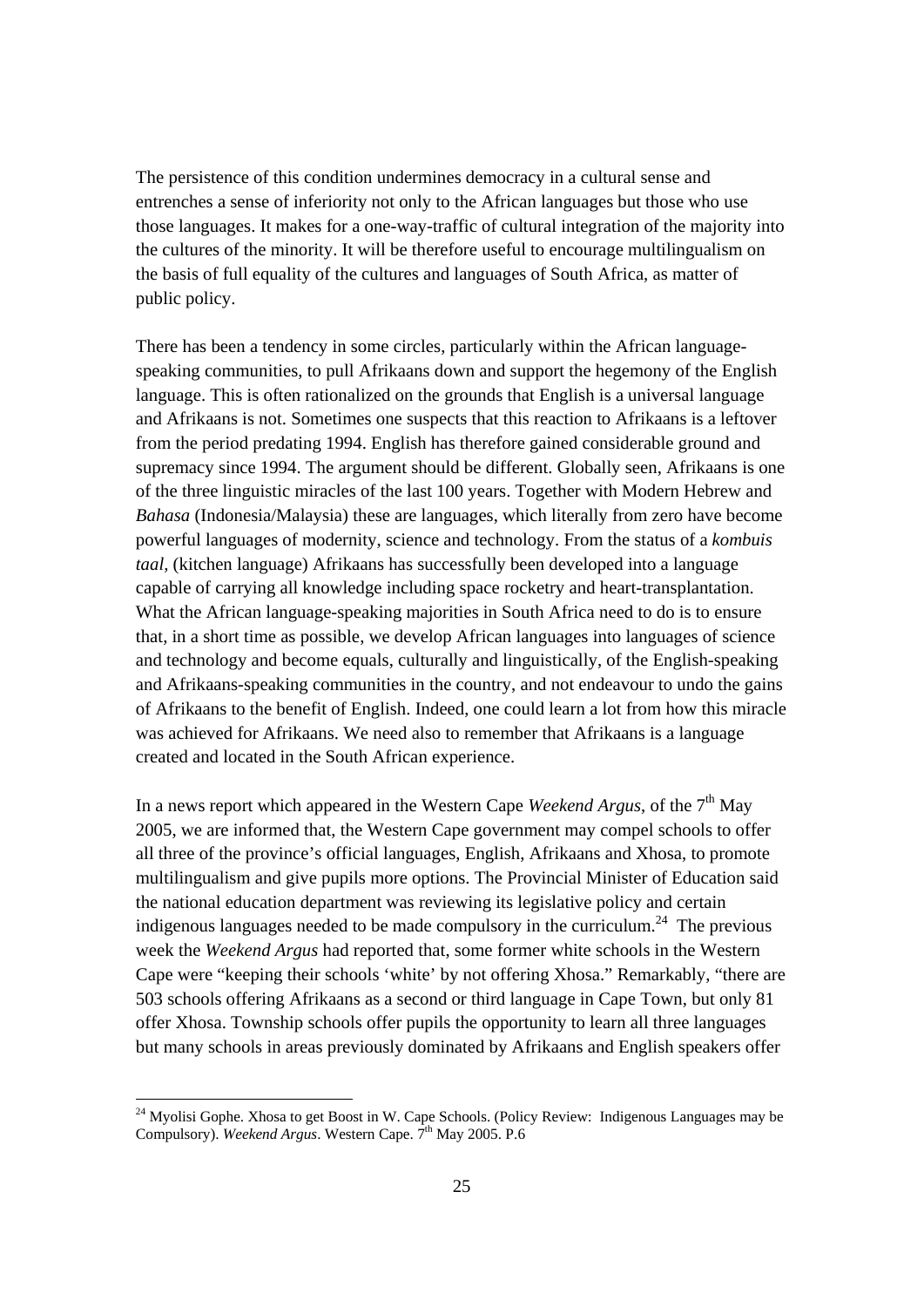only these two languages."<sup>25</sup> The Provincial Minister of Education admitted that, "the ideal situation is when every learner is given options to do all three languages. We are not there yet and the current framework presents major challenges."<sup>26</sup> As things stand now, the understanding is that there have to be at least 40 pupils in a grade needing Xhosa for the Department of Education to make provision for the language to be offered. Otherwise it was up to the governing body of the school to decide on the issue. The report notes that although a great number of African language-speaking children have moved into former coloured and white schools, the demographics of teachers and governing bodies do not reflect this reality. Premier Ebrahim Rasool notes that, "this has implications for multiculturism, and Xhosa learners coming to such schools are forced to leave their Xhosa at the gates." $27$  A point, which needs to be made, is that because many of the African language-speaking pupils live in areas far removed from the location of these schools, they have little or no representation on the governing bodies, particularly with respect to languages which should be offered at these schools. The Provincial Minister of Education, Cameron Dugmore suggested that; "I appeal to all schools to embrace multilingualism and make every effort to give learners options to chose from the three languages even if it is not compulsory to do so."<sup>28</sup> This reality obtains to different degrees in other parts of the country and reflects the contradictions we live with 13 years after the demise of apartheid.

Another report, linking land and language in the Richtersveld reiterated some of the challenges facing South African society today with respect to culture, language and identity. Reporting on a study which has been recently done by Susanne Berzborn, the researcher observed in the Lands Claim Court in Cape Town that; "These people have a deep emotional attachment to the land. It is very important to them. Land is the basis of their life. They cannot imagine living without their land."29 According to the account given by the reporter; "The Richtersvelders are claiming the return of 85 000 hectares of diamond-rich land, and compensation that could amount to R2.5 billion. Berzborn asserts that, "putting up a fence which excluded the community from some of the land was part of process which stripped them of their identity." What is clear to the researcher is that; "It is very difficult to separate land, language and identity. When robbed of their language and their land, it amounted to an attack on their identity.<sup> $30$ </sup> We are reminded that this area of the country had been the home for centuries of the Nama people, that is, even before the British occupation of the Cape. The reporter points out that; "Among the

 $30$  Ibid

 $25$  Ibid.

 $26$  Ibid.

 $27$  Ibid  $28$  Ibid

<sup>&</sup>lt;sup>29</sup> David Yutar. Land 'Basis of Life' for Claimants, Court Told. *Cape Argus.* Wednesday, 4<sup>th</sup> May 2005. P.7.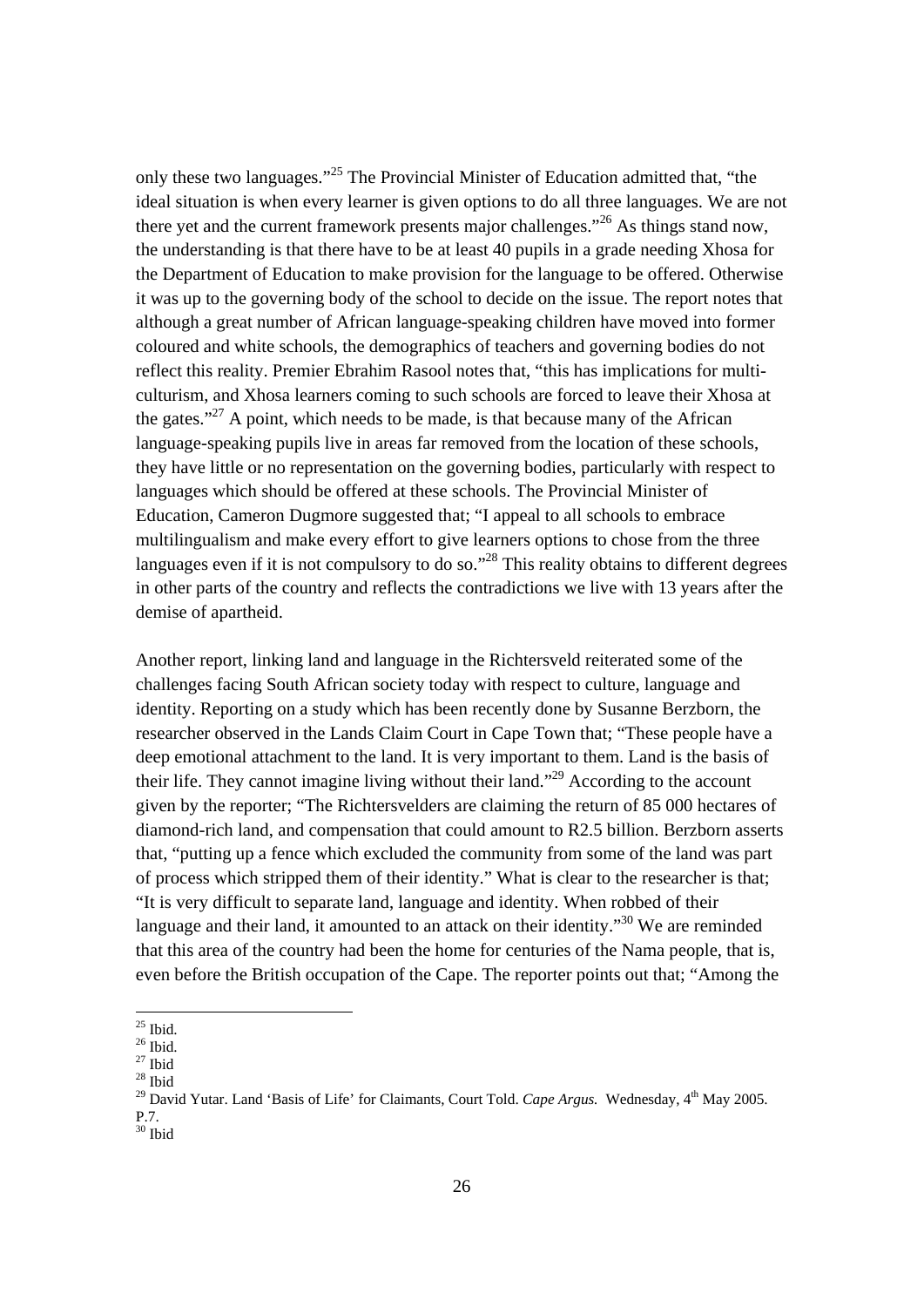sites regarded as sacred by the community were waterholes, cemeteries and religious sites, including the grave at Buchuberg of Captain Paul Links, and that of Piet Cupido, forefather of many community members, on an island in the Gariep River delta."31 This is a clear picture of the strategic and systematic erosion of the standing of indigenous cultural, religious and linguistic communities. These socially vexatious realities of language, land, identity and culture need to be addressed in such a way that justice is done, and is seen to be done, to the people. Again it is a reality, which is replicated many times in various parts of the country, and ties in closely with the issue of land reform. It is an issue, which haunts all the former settler-colonial societies of Africa.

Without doubt, the most threatened linguistic communities in South Africa are the Khoe Khoe and San language groups. Many of these communities have literally, over decades, been Afrikanerized and become ethno-culturally "Coloured," with the effect that they have been brought to the point of almost losing their languages. Every historical culture which becomes extinct dies with the language or languages on which it was constructed. Ethnocide refers to the effacement of ethno-linguistic, sometimes religious and other cultural attributes, and their replacement with other, invariably imposed cultural equivalents. This is the real danger facing the Khoe Khoe and San communities in Southern Africa as a whole.

An endangered language is a language headed for perdition. It is a language with very few, or no monolingual speakers; people who speak only that language. It is a language spoken by a steadily diminishing minority of people, who are relatively disempowered. It is a language with poor societal premium and which in the wider order of things is held in low esteem. Such conditions cause its speakers to avoid using it, are ashamed and sometimes sanctioned for using it, or passing it on to their children. In South Africa, over the past 40-50 years, languages like Korana, Nghuki, Seroa, //Xam, //Xegwi, Xiri have become extinct. All these languages are Khoe Khoe and San.

Since the end of Apartheid in South Africa in 1994, noticeably, there is an increasing self-consciousness and historical soul-searching amongst the "Coloured" people of the Western Cape. Part of this movement and process can be characterized as Africanist, in the sense that it attempts to reclaim the African historical and cultural roots of the people of the Western Cape, who since the beginnings of the Western encounter have been in various ways, steadily, culturally denationalized, and in most senses Afrikanerized. In the words of Zenzile KhoeSan, one of the most eloquent advocates of the movement, to reclaim African culture and history among the people of Khoe Khoe and San descent, the movement is to stem and arrest the process of "cultural strip mining" which has gone on

 $31$  Ibid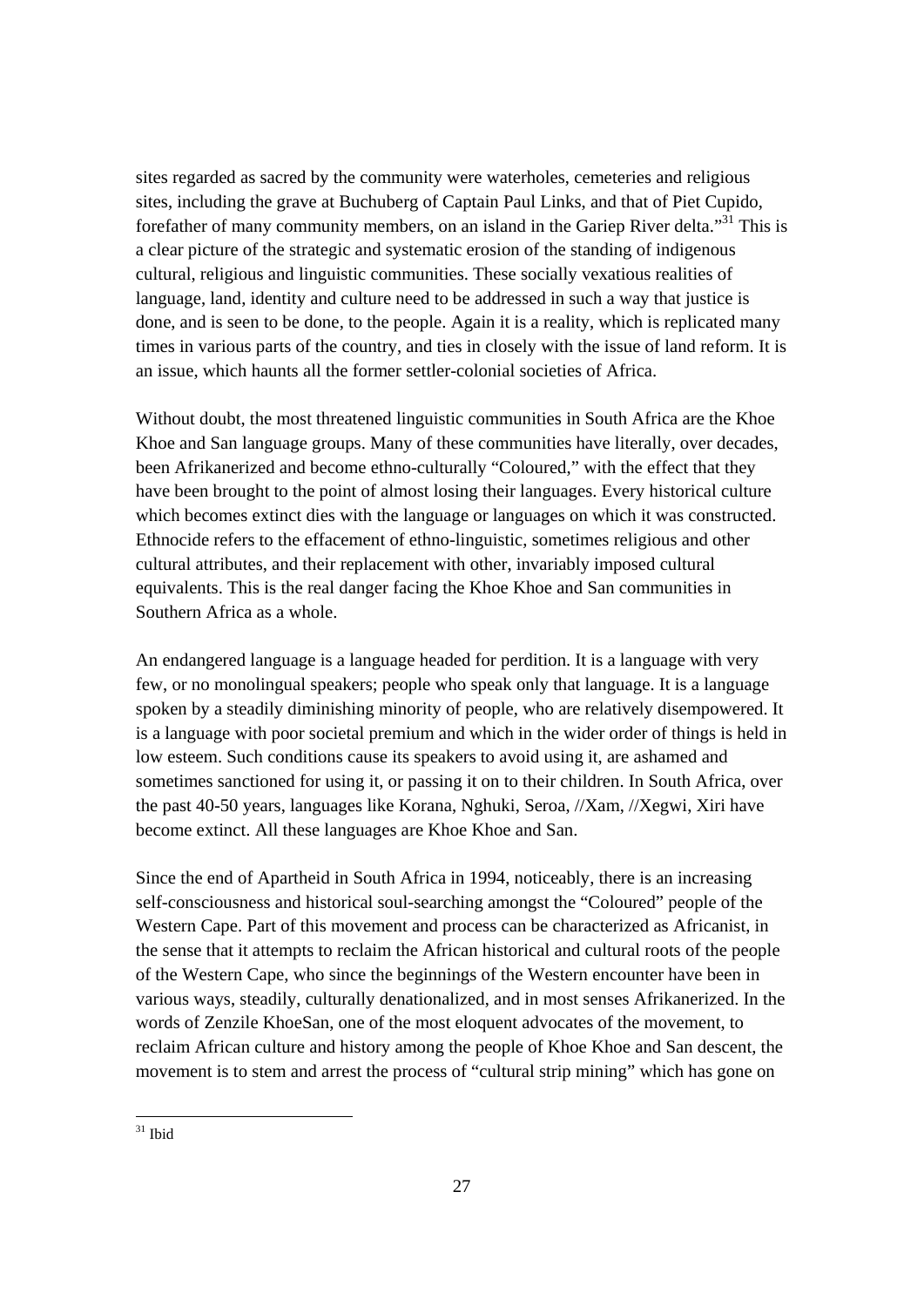for centuries against the Khoe Khoe and San peoples in this part of Africa.<sup>32</sup> Zenzile KhoeSan adds that; "most of the people who currently form part of this movement, especially the linguistic aspects, grew up speaking Afrikaans (colonial, post-colonial situation). The movement will dignify the progeny of the Khoe Khoe and San through a process of reconstruction, and restoration of the most important aspect of the communicative tradition, which is the tongue of their forebears. … A people without a tongue, that is a line to their ancestral heritage, are people that are dumb."<sup>33</sup> Willa Boesak makes the further assertion that, "with the rediscovery of Khoe Khoe and San roots we must also rediscover our language."34

While this movement for Nama revival in the Western Cape cannot be, currently, described as a societally sustained case, the gathering strength of the movement and the youthfulness of its ranks suggest that it is a process and movement on the rise and is likely, one way or the other, to have far-reaching implications for the reclamation of African identities amongst people of the Western and Northern Cape. The Khoe Khoe and San cultural revivalism we are seeing is resonating in some state structures. In November 5<sup>th</sup>, 2002, South African Broadcasting Corporation (SABC) *Radio News* in Kimberley appointed the first San journalists in the world on Tuesday. Tumba Alfrino (!Xu) and Tressel Katembo (Khwe) have been trained as *Radio News* journalists and current affairs producers. This was announced by SABC spokesperson William Heath. Alfrino and Katembo, it is planned, would eventually compile seven daily news bulletins, in addition, they will produce a lunch-hour current affairs programme on XKFM. The XKFM community radio station was launched in 2000 in Schmidsdrift for the !Xu and Khwe San communities. Heath made the revealing point that the radio station had grown to such an extent over the past two years that there was a need to introduce news bulletins.<sup>35</sup> Interactions with various arms of government have been generally met with open arms.

l

 $32$  Recorded Conversations: Zenzile KhoeSan and Kwesi Kwaa Prah. Cape Town.  $7<sup>th</sup>$  November 2002. During this conversation the present author made the point to Zenzile KhoeSan that the process of "cultural strip-mining" is not in the experience of Africans restricted to what is taking place in the Western Cape of South Africa. Indeed, while clearly the effects in the area have been most deleterious in its extent and the sociological depth of its impact, the same thing has happened to all parts of Africa. Although the impact of cultural denationalization has in most instances been less. The other part of Africa where such cultural strip-mining has been equally grievous has been in North Africa and in the Afro-Arab borderlands where the agency in these latter instances has been Arabism and Arabization, as opposed to Europeanization and Afrikanerization in the Cape in South Africa. See, K. K. Prah. Nama Language – Khoekhoegowab; Hope for Resurgence in the Western Cape. In, K.K. Prah (ed). Silenced Voices. Studies on Minority Languages of Southern Africa. CASAS Book Series. No. 34. Cape Town. 2003. P.141.

<sup>&</sup>lt;sup>33</sup> Ibid.<br><sup>34</sup> Telephonic Interview, Willa Boesak.  $8^{th}$  May 2003.

<sup>&</sup>lt;sup>35</sup> See, SABC Appoints Two San Journalists. IOL Newsletter. The Independent News and Media Online *Newsletter*. November 05, 2002. The news item reported also that, The !Xu and Khwe San languages had not yet been developed as written languages, due to the lack of a San alphabet. Heath said the journalists would compile the news contributions in Afrikaans as a "bridging language" between the !Xu and the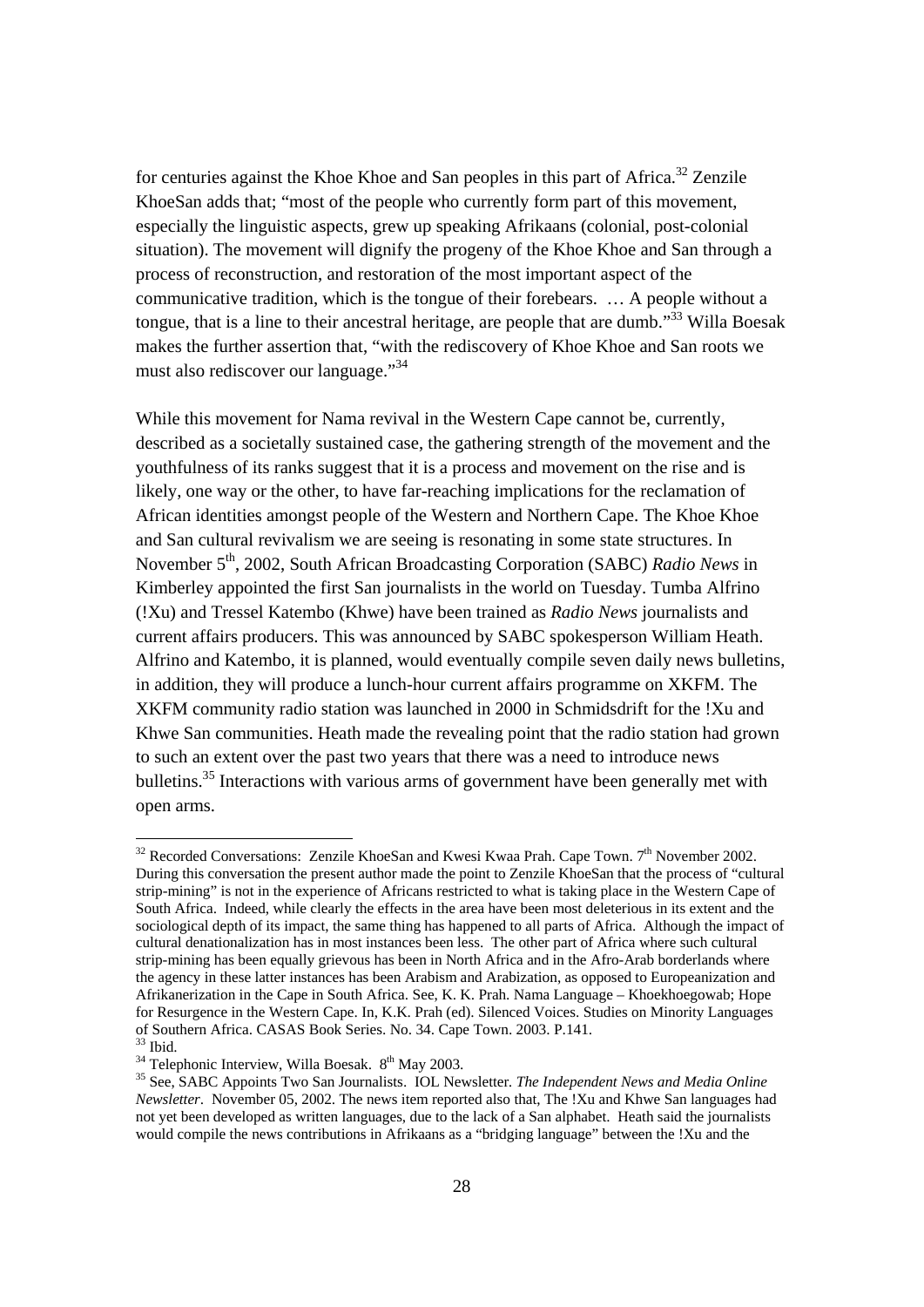The choice of Nama is judicious because of its relatively strong historical and demographic strength on the ground. It is found in Botswana, Namibia and South Africa. In these three countries, it enjoys its strongest societal role in Namibia. Interestingly, in Botswana, it is variously called Nama or Khoekhoegowab, Sekgothu, Sekhikwe and Seqhanakwe and is also identified as Nama/Damara in Namibia. Other names spelling forms have been given to this language including; "Hottentot", "Khoekhoegowab", "Khoekhoegowap", "Klipkaffer", "Klipkaffern", "Kupkaferrn", "Kupkaffer", Berdama, Bergdamara, Dama, Damaqua, Damara, Kakuya Bushman Nasie, Khoekhoe, Khoi, Koekhoegowap, Maqua, Namakwa, Naman, Namaqua, Rooi Nasie, Tama, Tamakwa, Tamma.

The marginalization of African-language speaking South Africans extends to the media. In a country where the overwhelming majority does not speak English or Afrikaans, over 90 % of the print media is in these latter languages, with English taking precedence. This means that the majorities are culturally, literally and metaphorically, cut off from what appears in the print media. English dominates television and with that dominance goes the preoccupations of the minority, which speaks English. Television, implicitly, largely addresses their concerns and interests. Strikingly, in adverts the faces of the majorities are marginalized, sometimes to an extent, which borders on invisibility.

## **The Balance Sheet**

As earlier indicated, the growing supremacy of English above all South African languages is not peculiar to South Africa. A similar situation prevails in the whole of post-colonial Africa. Right across the continent the languages of colonial dominance have managed to maintain the hegemony and indeed increased in their power and influence as African elites continue to wholeheartedly embrace the usage of these languages.

In the South African media, the dominance of English remains unchallenged. Today, Afrikaans newspapers manage to hold their own. In this latter instance capital and other resources help to maintain the solidity of the Afrikaans presence in the media. In the media, both print and electronic, the subordination of the interests of African language-

 Khwe communities. (SAPA). The argument that Afrikaans could serve as a "bridging language" will be regarded by many as a weak and contentious argument given the fact that much of the erosion to KhoeSan cultural particularities in South Africa and Namibia has been carried out through the agency of Afrikanerization. The argument of the "bridging language" (i.e. Afrikaans) is therefore an unhelpful one. Henry Jatti Bredekamp summarizes the historical reality of this "bridging language" phenomenon thus, "Die Europeërs het nooit die Khoitaal aangeleer nie. Die Khoi het die Europese tale aangeleer. As gevolg van ruilhandel en toenemende kontak met die Europeërs het die Khoi meer en meer die Europese kultuur aangeneem. Om dié rede het die Khoi mense vandag 'n Europese kultuur. Daar is egter 'n bloedlyn wat nagespeur kan word deur middel van vanne soos Koopman, Baartman, Kok, Stuurman en Rooy. Die bergen riviername spreek ook van 'n Khoitaal wat gepraat was." See, Verslag oor die KhoeSan taalwekswinkel oor Khoekhoe- en San tale in the Wes-Kaap gehou op 8, 9 en 10 Maart 2002 by die *Southern Comfort Western Horse Ranch* naby Knysna. Saamgestel deur Mnr. Louis Nel. P. 8.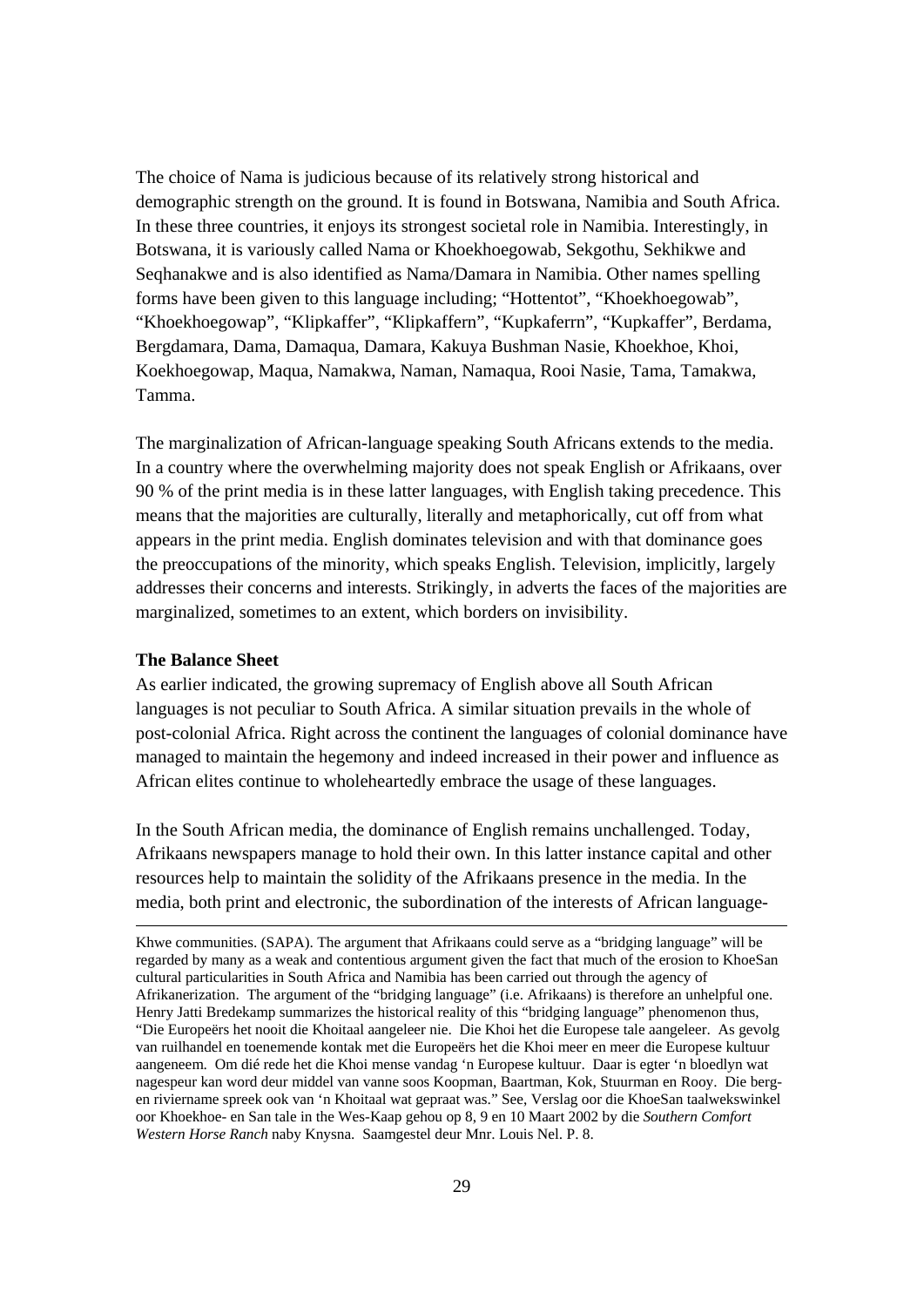speakers continues to be very marked. At the national level all daily and weekly newspapers are either Afrikaans or English. The implicit presumption is that only those citizens who are either literate in English or Afrikaans need to know what is going on the country. The silent majorities who speak African languages are thus kept in the dark. Except in the cases of isiZulu, where in KwaZulu-Natal, there are two regional papers published in the language and one isiXhosa paper.

When in South Africa, as is currently the case, one comes frequently across the view, mainly among African language-speakers, that most of the newspapers, including relatively prestigious ones like, *The Argus*, *The Independent*, *The Mail and Guardian* or *Business Day* pandy to the white minority, its interests, and politico-philosophical liberalism, it is often forgotten that the narrowness of the social base of the audiences of these papers is not exclusively defined or dictated solely on account of the views articulated in these papers. Even more importantly, what is at stake here is that, the language of discussion is the language of a small minority. By the very fact of the use of English, the nature and character of the audience is defined. Is this shocking? No, indeed, this is to be expected. The simple truth is that the language defines the audience.

Radio requires a low resource threshold for effective usage in any language. However, even in this area, in South Africa, the approach to the usage of the medium is weak and unsystematic. In television and cinema, African languages are hardly featured. In the case of television, over the past few years some scope has been provided for African language broadcasts on the public broadcaster.

The South African parliamentarian, Duma Nkosi who in the past consistently chose to address parliament in South Africa in isiZulu, in an interview, informed me (the present author) that he is convinced that many politicians are unsuccessful and unable to express their views properly and correctly to the masses they address because they speak in English, a language in which their proficiency is limited. This compounds further the problem that, they also invariably address audiences for whom the use of the English language is totally foreign. Indeed, Nkosi remarked that a few years ago, at the height of the conflict and bloodshed in the Gauteng area of South Africa, in the months preceding the 1994 elections, some of the conflicts between different parties in his view were exacerbated by poor communication in English and misunderstandings arising thereof.

### **What Is to be Done**

In a publication which appeared in 1944, written by Jacob Nhlapo, then editor of the *Bantu World*, entitled "*Bantu Babel: Will the Bantu Languages Live*?", amongst other things, the author suggested the fusion of the Nguni languages of South Africa into one written form and the Sotho-Tswana group into another conglomerate. Many critics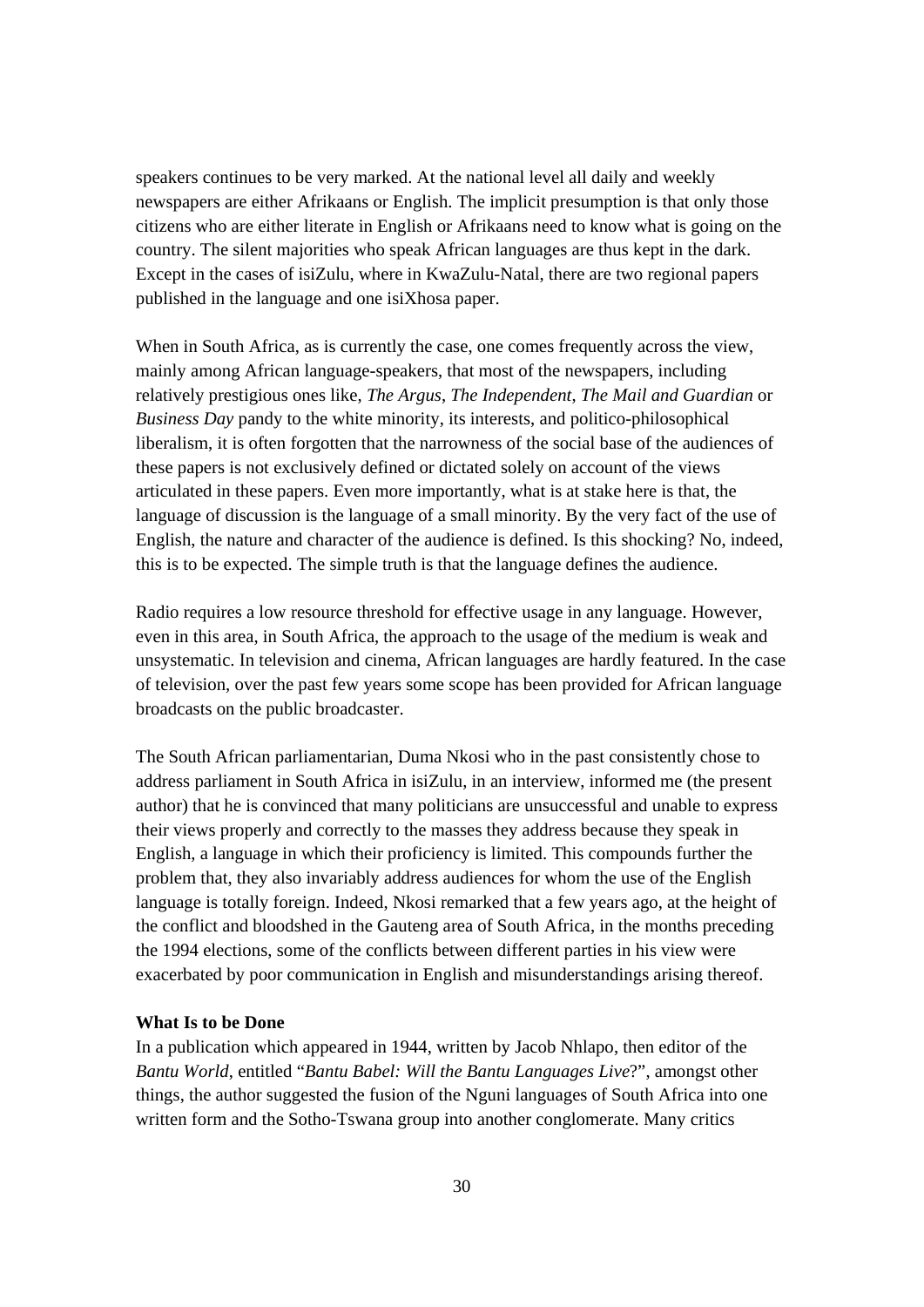regarded the proposal, at the time it was put forward, with misgivings and derision. Today the argument has been resuscitated and is slowly winning adherents, of which Neville Alexander is the best known. It is indeed, a route which many language groups on this continent, and I dare say beyond, may have to follow, if African languages and cultures are to live after us and ensure the development of Africans.<sup>36</sup> Regarding the inspiration of Jacob Nhlapo, Govan Mbeki wrote that; "Way back in the 40s and 50s, Dr Jacob Nhlapo, who was then the editor of the *Bantu World*, was obsessed with the idea of developing only two African Languages in South Africa. He argued on the one hand that the relationship between the Nguni languages - Xhosa, Zulu, Tshangaan, Ndebele and others - was so close, that they could be merged to form one language, and, on the other hand, that the Sotho group - Southern Sotho Sepedi, Northern Sotho, Setswana, for example - could form another block. The various national languages of South Africa could thus be reduced to no more than four or five. As editor of the *Bantu World*, he placed in every issue of that paper an article related to the unification of these languages. After his death that debate went into the grave with him."<sup>37</sup> Govan Mbeki's remembrance of the *Nhlapo Thesis*, resurrects in South Africa the thesis from the grave. In a conversation with Mbethe in 1999, he indicated that Nhlapo had been making this point as far back as 1932.<sup>38</sup> Ridge has also pointed to the fact that Lestrade in an article from 1935, Louw and Doke at a Conference in July 1934, under the auspices of the New Education Fellowship with the theme *Educational Adaptations in a Changing Society,* had pleaded for the harmonization of the South African languages.<sup>39</sup> Nearer our times, in recent years, Neville Alexander has also been reminding South Africans of the relevance of the Nhlapo thesis for the present period.

If the indigenous South African languages are to be used in transforming and leading South Africa to modernity, the whole exercise needs to be undergirded by economic rationality and the cultural empowerment of the masses. Literacy in the indigenous African languages is crucial. For without literacy in the languages of the masses, science and technology cannot be culturally-owned by Africans. Africans will remain mere consumers, incapable of creating competitive goods, services and value-additions in this era of globalization. How can African languages be developed to meet this challenge?

<sup>&</sup>lt;sup>36</sup> See also, K.K. Prah. African Languages for the Mass Education of Africans. CASAS Book Series, No.7. 1995, 1997, P.84.

<sup>&</sup>lt;sup>37</sup> See Govan Mbeki. Foreword - The Relevance of African Languages for Education and Development. In, K. K. Prah (ed). *Between Distinction and Extinction*. CASAS Book Series, No.1. Witwatersrand University Press. Johannesburg. 1998.<br><sup>38</sup> Interview; Mr Makosi Mbete. 17<sup>th</sup> October 1999, Cape Town.

<sup>&</sup>lt;sup>39</sup> Stanley Ridge. Mixed Motives. Ideological Elements in the Support for English in South Africa. In, Thomas Ricento (ed). Ideology, Politics and Language Policies. John Benjamin. Amsterdam. 2000. P. 165.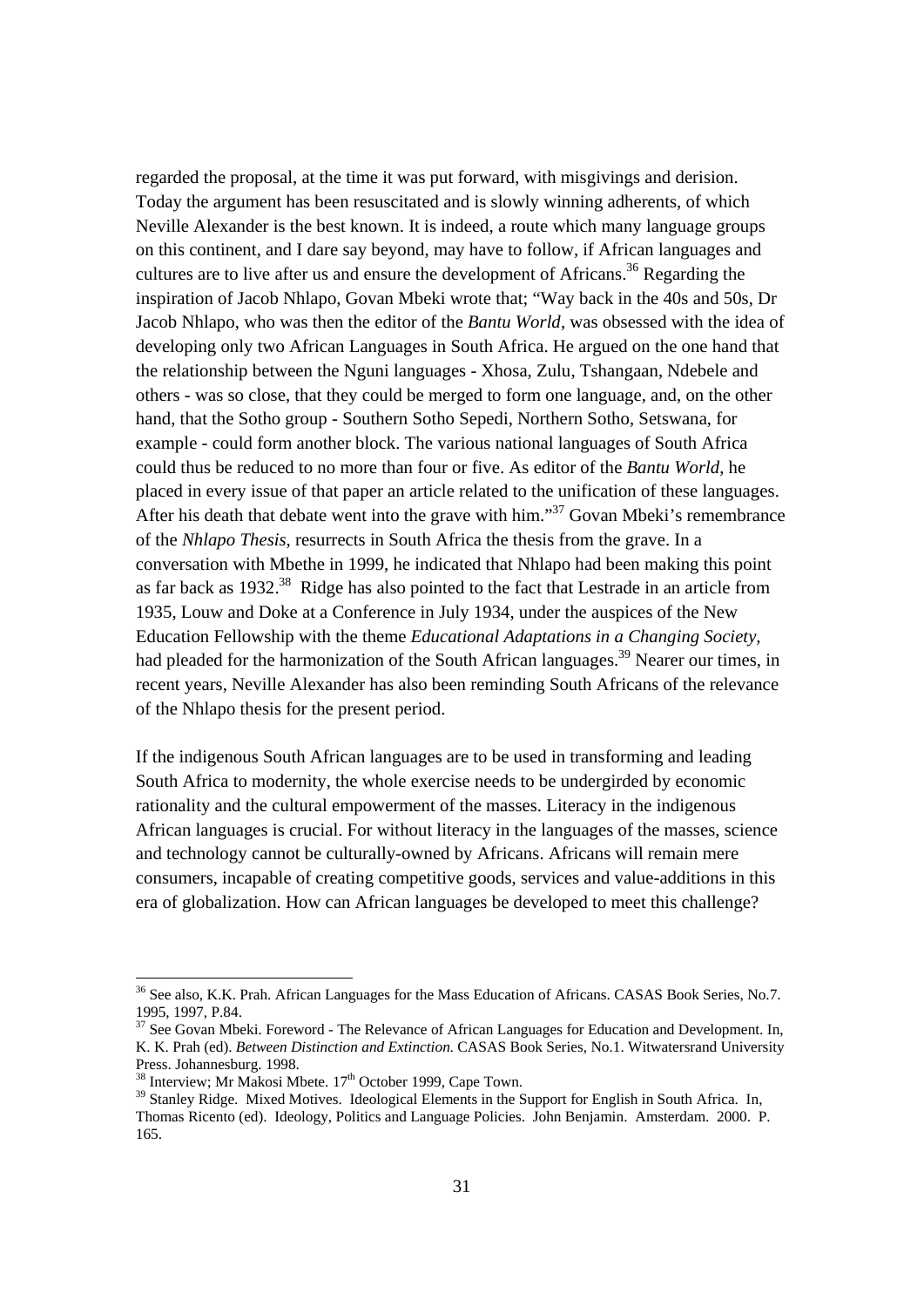Some years ago, it was realized that if we want to produce literature and related materials in large economically viable quantities, we first needed to harmonize existing orthographies, When the *Centre for Advanced Studies of African Society - CASAS* (Cape Town) was created in 1997, the immediate issue the institution addressed was, what bases existed for the contention that there are literally uncountable numbers of languages on the continent; somewhere between 1250 and 2100 languages, as suggested by figures provided by the 1980 Lome Seminar on the *Problems of Language Planning in a By- or Multilingual Context*. What soon be came clear was that this is nowhere near the truth. It was found that, as first, second, and third language speakers,  $80 - 85\%$  of Africans speak no more than 15 to 17 "core languages" (clustered languages, e.g. Nguni and Sotho-Tswana). In fact, when the size of Africa is taken into consideration, as the second largest continent after Asia, the variation of speech forms in most of Africa hardly exceeds the variations found elsewhere. True enough most of the variation is found in what is called "the fragmentation belt", which runs roughly from the Senegambia to Ethiopia and down to the latitude of North Tanzania. More importantly, the overwhelming majority of socalled languages in Africa are in fact dialectal variants of "core languages." Because these mutually intelligible variations have been introduced as written forms by different often rival missionary groups keen on preserving "their flock" from the possible evangelical poaching activities of rivals, on paper, an appearance of difference has been invested in speech forms which can easily be written in the same way, enabling their accessibility to larger literate communities.

The case of South Africa in particular, and Southern Africa in general, is possibly the least complicated region in Africa. With two principal clusters and a relatively few minority languages, the development of the indigenous languages can be achieved. Furthermore, it needs to be remembered that South Africa is the most resourced country on the continent. If headway can be made in developing African languages, South Africa, resource-wise probably is best placed to make the necessary advances.

The Centre for Advanced Studies of African Society's work in harmonizing the principal South African clusters (Nguni and Sotho-Tswana) has been completed. In addition, the Xitsonga/Xichangana harmonization has also been done. The work was done collectively by Mbulelo Jokweni, Sihawu Ngubane, Langa Khumalo, Mntuwoxolo Kwetana, Jane Nkosi, Eric Sibanda and Nomsa Zindela for the Nguni languages, and Andy Chebanne, Makali Mokitimi, Lits'episo Matlosa, Rosalin Nakin, Mildred Wakumelo Nkolola, Sekgothe Mokgoatsana and Mats'epo Machobane for the Sotho-Tswana group. The work on Xitsonga/Xichangana was accomplished by Bento Sitoe, Feliciano Chimbutana, Ximbani Eric Mabaso, Paul Henry Nkuna, Ntiyiso Elijah Nxumalo and Madala Crous Hlungwani.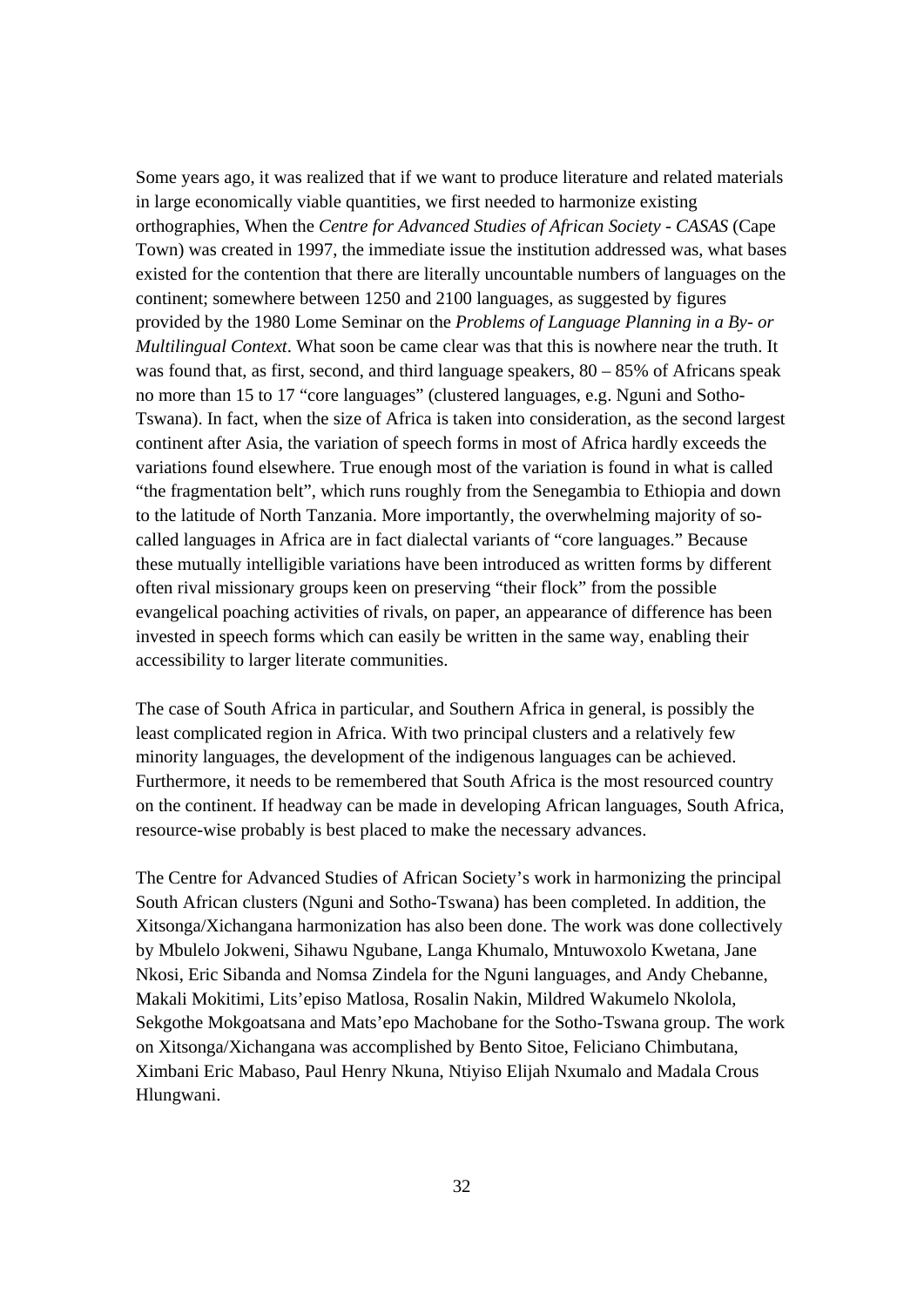In Southern Africa, following on a series of Workshops held in Lilongwe, Johannesburg and in Maputo early in 2002, the *Unified Standard Orthography for South-Central African Languages: Malawi, Mozambique and Zambia*, was published as number 11 in the CASAS Monograph Series. Languages such as ciNyanja/ciCewa, ciNsenga/ciNgoni, eLomwe, eMakhuwa, ciYao, ciTumbuka/ciSenga, ciBemba, kiKaonde, Lunda and ciLuvale, and related dialects will now have a single spelling system, rather than three or more spelling systems within the same language, or even more systems across related Bantu languages. One major spin off is that second or third language speakers of African languages in the various countries will not have to relearn their alphabets to be able to read material in another language as is currently the case. This in turn means materials will be accessible to a wider audience. Another related text published by CASAS in 2002 was *Language Across Borders: Harmonization and Standardization of Orthographic Conventions: South-Central African Languages*, number 12 in the CASAS Book Series. Since then, four language clusters, which represent collectively the speech forms of the majority of people in Southern Africa, have been harmonized. These are Nguni, SeSotho/SeTswana, Shona and XiTsonga/XiChangana/XiRonga. The new orthographies and spelling systems for the above languages have been finalized and published. Their listing and titles are as follows:

- *1. A Unified Standard Orthography for the Nguni Languages of Southern Africa (CASAS Monograph Series, No.30)*
- *2. A Unified Standard Orthography for the SeSotho-SeTswana Languages of Southern Africa (CASAS Monograph Series, No. 31)*
- 3. *A Unified Standard Orthography for XiTsonga/XiChangana (CASAS Monograph Series, No. 32)*
- *4 A Unified Standard Orthography for Shona Language Varieties (CASAS Monograph Series, No. 37)*

The completion of the above work has opened a way for the beginning of the production of literacy and educational materials on a large scale.<sup>40</sup> However, in order to proceed further the need has been identified for large numbers of writers and teachers workshops to be undertaken which will educate prospective authors in the use of the new orthographies. Some literature has already been produced following initial writers and teachers workshops.

Glossaries for science and technology are compendia of terms, which capture the scientific terminology relevant to a given discipline or area of science, both natural and social. All developing and advancing languages, worldwide, use glossaries either as separate compendia or integrated into general dictionaries. As the scientific knowledge in

<sup>&</sup>lt;sup>40</sup> For a full picture of CASAS literature visit website www.casas.co.za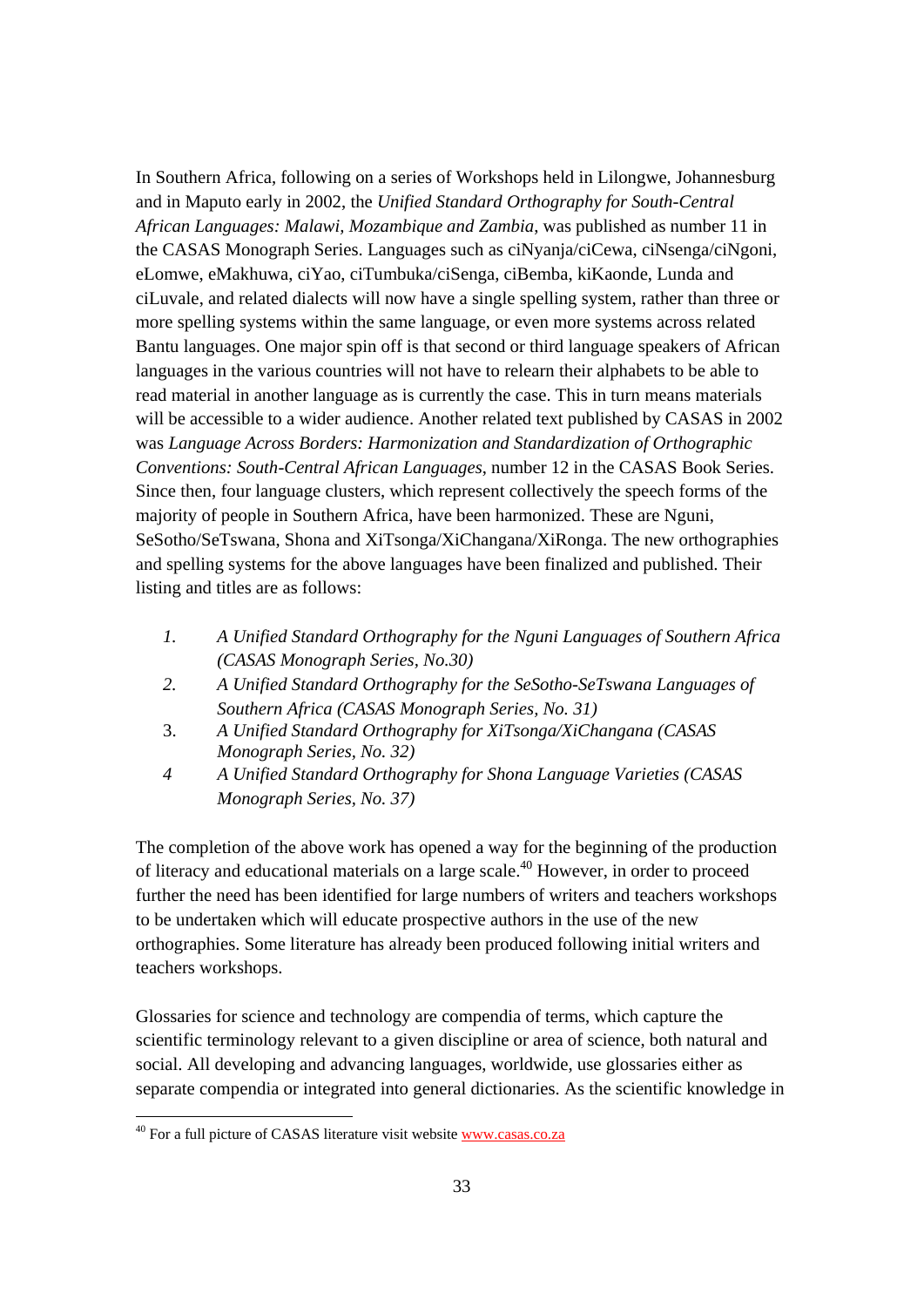a discipline develops it becomes crucial to assemble terms, which reach out, into all corners of the knowledge world captured by science for a given discipline. It is one of the vital tasks, which would need to be undertaken in South Africa, in a systematic fashion if advancement is to be made in science and technological development, using African languages. Glossaries are vital, also, for teaching science in local languages. Once they have been produced, they feed directly into the production of textbooks for primary, secondary, and subsequently tertiary education. Indeed, it is inconceivable that scientific and technological education in South Africa can proceed without the development of glossaries in African languages. Closely related to the glossaries are monolingual dictionaries, which would need to be produced. These can be constructed from existing word-lists or reconstructed from existing dictionaries.

It is important that greater advocacy work, contact with governments, NGOs and public officers, who are crucial to the use of African language, be drawn into the exercise.

# **Concluding Remarks**

In South Africa as indeed the rest of Africa, language policies need to move from being pious articles of faith enshrined in constitutions and policy documents by inconsequent ruling elites. If South Africans are to make progress in social, economic, political and cultural development, we will need to pursue these policies at the level of active practice.

Arguably, the continued social and political inferiority of African languages in South Africa is a component and reflection of the general status of Africans in contemporary South Africa. For how long can these conditions of African language and cultural inferiority continue? One cannot tell. What one can say with certainty however is that; it cannot go on forever. Ultimately, the power, strength and voices of the democratic majorities must and will prevail.

# **Recommendations**

Arising out of the review and in address of the terms of reference, the following recommendations are being suggested:

- 1. The importance of active advocacy work and campaigns cannot be overstated. This should involve both state and civil society organizations. A systematic plan for this work needs to be drawn up.
- 2. Cooperative linkages should be established with bodies involved with similar or related work of cultural and linguistic kind.
- 3. Publications flowing out of this work should be done in the indigenous languages using harmonized orthographies. This will provide the Foundation